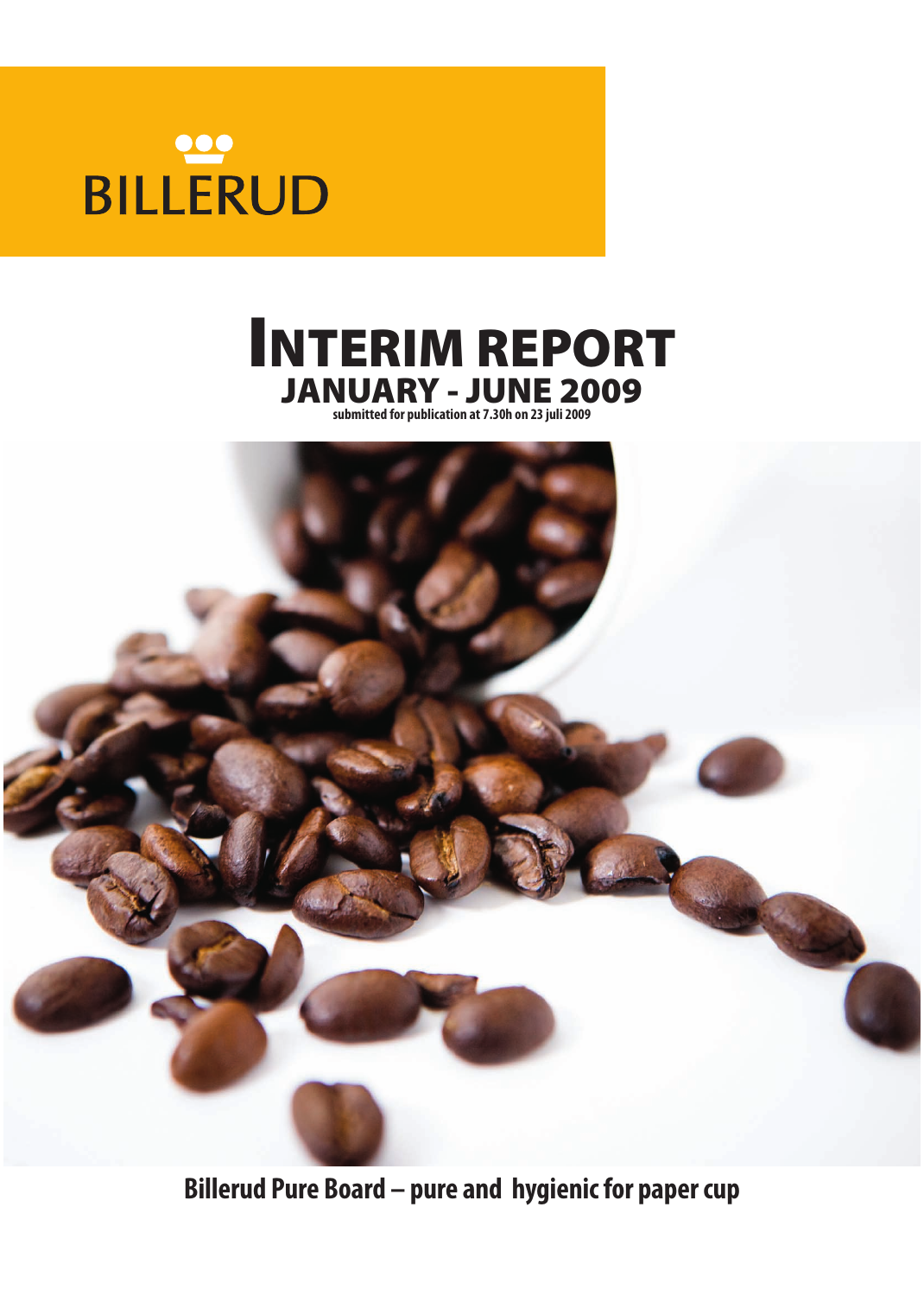## **Billerud Pure Board – pure and hygienic for paper cup**

Billerud is strengthening its product range within paper packaging for drinks and liquid food through the launch of Billerud Pure Board. It is a white board made exclusively of primary fibre to meet strict hygiene requirements.

Billerud Pure Board is made exclusively of primary fibre which produces a pure material better suited to contact with food than paper based on recycled fibre.

Billerud Pure Board is produced at Billerud's Gruvön mill in Sweden. All of Billerud's Swedish mills have FSC and PEFC certification. The Gruvön mill also has BRC/IoP hygiene certification.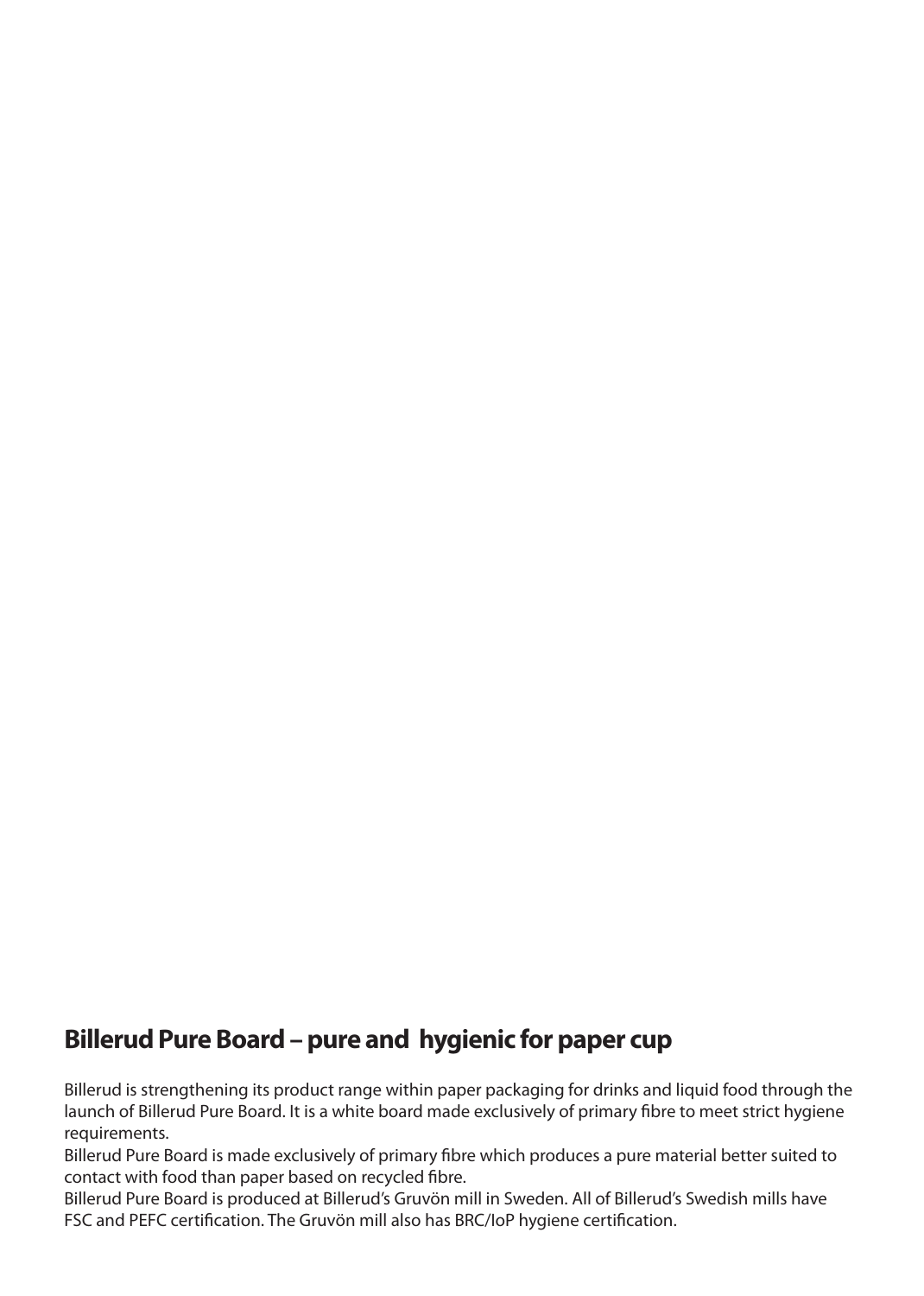

# **Interim report January-June 2009**

 **Submitted for publication at 7.30 .a.m. on 23 July 2009** 

|                                         | Quarter |         |      | January-June |         |  |
|-----------------------------------------|---------|---------|------|--------------|---------|--|
|                                         | 2009    | 2009    | 2008 |              |         |  |
|                                         | н       |         | Ш    | 2009         | 2008    |  |
| Net turnover, MSEK                      | 1 907   | 1 900   | 1949 | 3807         | 4 0 4 5 |  |
| EBITDA, MSEK                            | 181     | 102     | 239  | 283          | 576     |  |
| Operating profit/loss MSEK              | 42      | $-37$   | 114  | 5            | 328     |  |
| Operating margin, %                     | 2       | $-2$    | 6    | 0            | 8       |  |
| Profit/loss after financial items, MSEK | 12      | -69     | 77   | $-57$        | 257     |  |
| Net profit/loss, MSEK                   | 8       | $-39$   | 57   | $-31$        | 187     |  |
| Earnings per share, SEK                 | 0.16    | $-0.76$ | 1.11 | $-0.60$      | 3.63    |  |

#### **January-June 2009 compared with same period in 2008**

- Net turnover was MSEK 3,807 (4,045), down 6%.
- Net loss was MSEK -31 (187).
- Earnings per share were SEK -0.60 (3.63).
- Operating profit was MSEK 5 (328), representing a margin of 0% (8).
- Currency hedging had a negative impact on operating profit of MSEK -193 (66) compared with if no hedging had taken place
- A new share issue, with preferential rights for existing shareholders and worth a total of MSEK 1,000, will be proposed at an Extra General Meeting on 27 August 2009.

#### **April-June 2009 compared with January-March 2009**

- Net turnover was MSEK 1,907 (1,900).
- Net profit was MSEK 8 (-39), an improvement of MSEK 47.
- Operating profit was MSEK 42 (-37), an improvement of MSEK 79, mainly due to lower price levels being compensated for by lower costs and a reduced negative effect of currency hedging.
- An improved order situation has meant that there has not been a need to make any significant market related production curtailments following the large curtailment at the start of the year.
- New significant order for Billerud Flute*®* and for co-operation based on the Fresh Services concept on the markets in Brazil and India for fruit deliveries to Europe, was signed with Rigesa in Brazil.

#### **Outlook for full year 2009**

- The order situation remained positive at the end of the second quarter, although uncertainty remains about the impact of the economic downturn on demand in the remainder of the year.
- Prices in respective sales currencies remain under pressure.
- Lower input prices primarily for wood and chemicals together with a significantly improved currency situation are expected to have a positive impact on profits as lower prices come into effect and old currency hedges are replaced with new ones.
- Cost savings are continuing according to plan and are expected to amount to at least MSEK 250 annually by the end of 2009.
- Inventories for market pulp on the global market have fallen in the second quarter, which helped to improve price levels.

*For further information in connection with this report, please contact Per Lindberg, President and CEO, +46 8 553 335 00 or +46 70 248 15 17 and Bertil Carlsén, CFO, +46 8 553 335 00 or +46 730 211 092*

**Billerud's President Per Lindberg and CFO Bertil Carlsén will present the interim report at a press conference on Thursday 23 July at 10 a.m. Location: Spårvagnshallarna, Birger Jarlsgatan 57 A***,* **Stockholm.**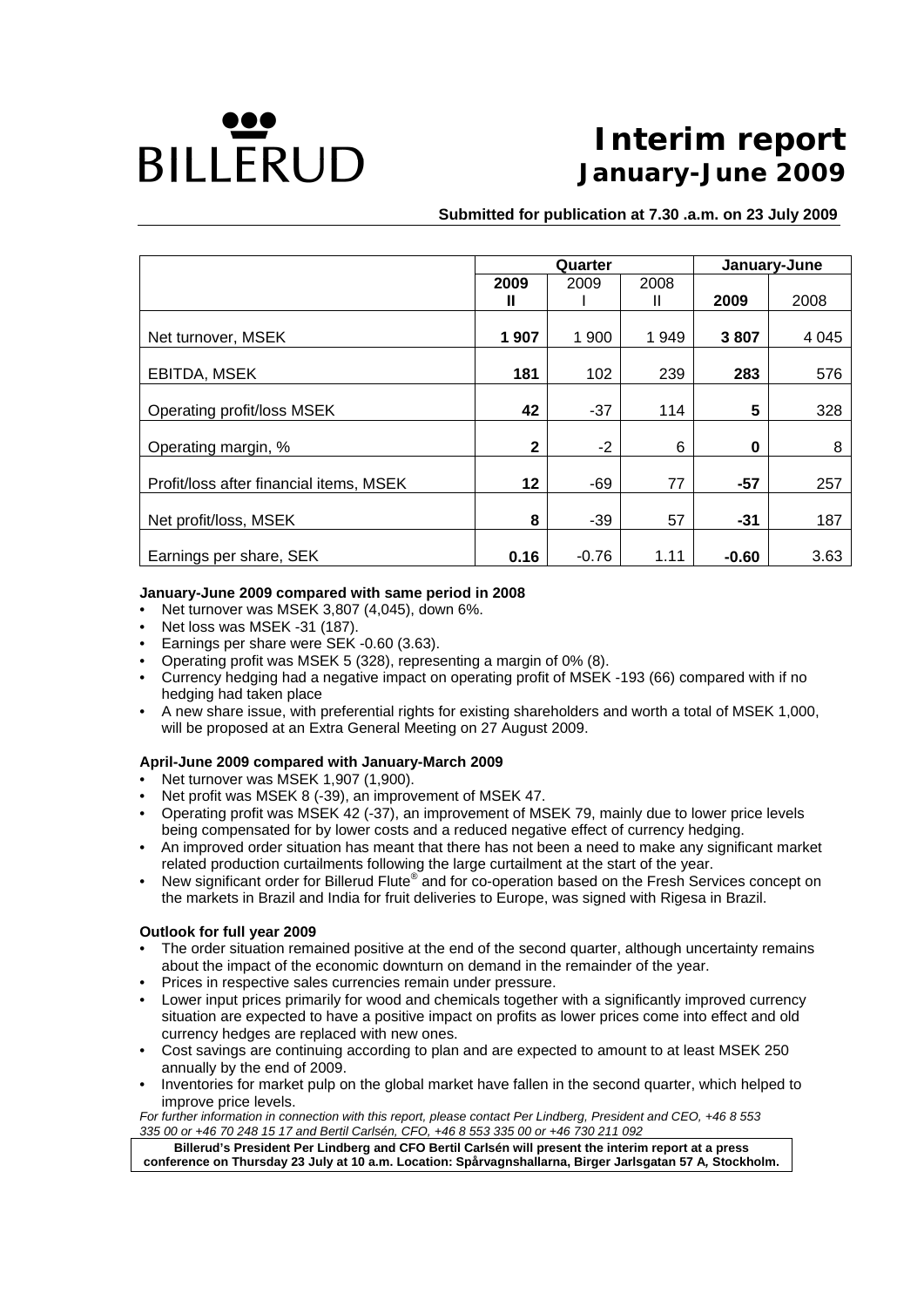## **Comment by Per Lindberg, Billerud CEO**

#### **Billerud returns to profit in the second quarter and prepares for new share issue**

*"After making losses in two successive quarters it is very pleasing to report an operating profit of MSEK 42 and a net profit of MSEK 8 for the second quarter.* 

*The improvement is primarily due to increased volumes for kraft paper, significant cost savings, lower input costs and an improved currency situation. However, we are still suffering negative effects from currency hedging and, unfortunately, experiencing a negative margin for the approximately one fifth of Billerud's sales attributable to market pulp.* 

*Despite this earnings improvement and a good order situation, uncertainty remains about the economic situation and development on the financial markets and thereby how this affects future levels of demand. Against this background among other factors the Board has decided to strengthen Billerud's balance sheet by proposing a rights issue with preferential rights for existing shareholders amounting to a total of around MSEK 1,000 before issue costs.* 

*This rights issue will enable us to achieve a lower leverage more quickly, cut our financing costs and reduce financial risk. We also consider that a strong financial position will favour us on the market and give us greater opportunities to develop Billerud in both the short and longer term when the market returns to a more normal situation.* 

*Since being launched on the stock market in 2001 Billerud has delivered an average return on capital employed and a return on shareholders' equity after tax of around 15%. For the past three years the return on capital employed has been 9% and the return on shareholders' equity 10%. Our aim and highest priority is to continue giving our shareholders a good return on the money they invest in Billerud."* 

## **Billerud Group**

#### **Market**

The market situation and demand are still being affected by the economic downturn and uncertainty on the financial markets. The order situation for Billerud's products has continued to improve generally during the quarter from the low level that was established in the final quarter of 2008. There has not been a need for any significant market-related production curtailments for Billerud in the second quarter. Prices in local sales currencies have generally continued to fall with the exception of market pulp, for which prices rose in the second quarter. There is uncertainty about whether the improved order situation is a sign of a more long-term change or the result of lower inventory levels on the market.

Deliveries of packaging paper amounted to 246,000 tonnes in the second quarter, an increase of 1% compared with the first quarter of 2009, and an increase of 4% compared with the second quarter of 2008. In the first six months of 2009 deliveries of packaging paper amounted to 489,000 tonnes, compared with 491,000 tonnes in the same period last year.

Billerud's deliveries of market pulp amounted to 77,000 tonnes in the second quarter,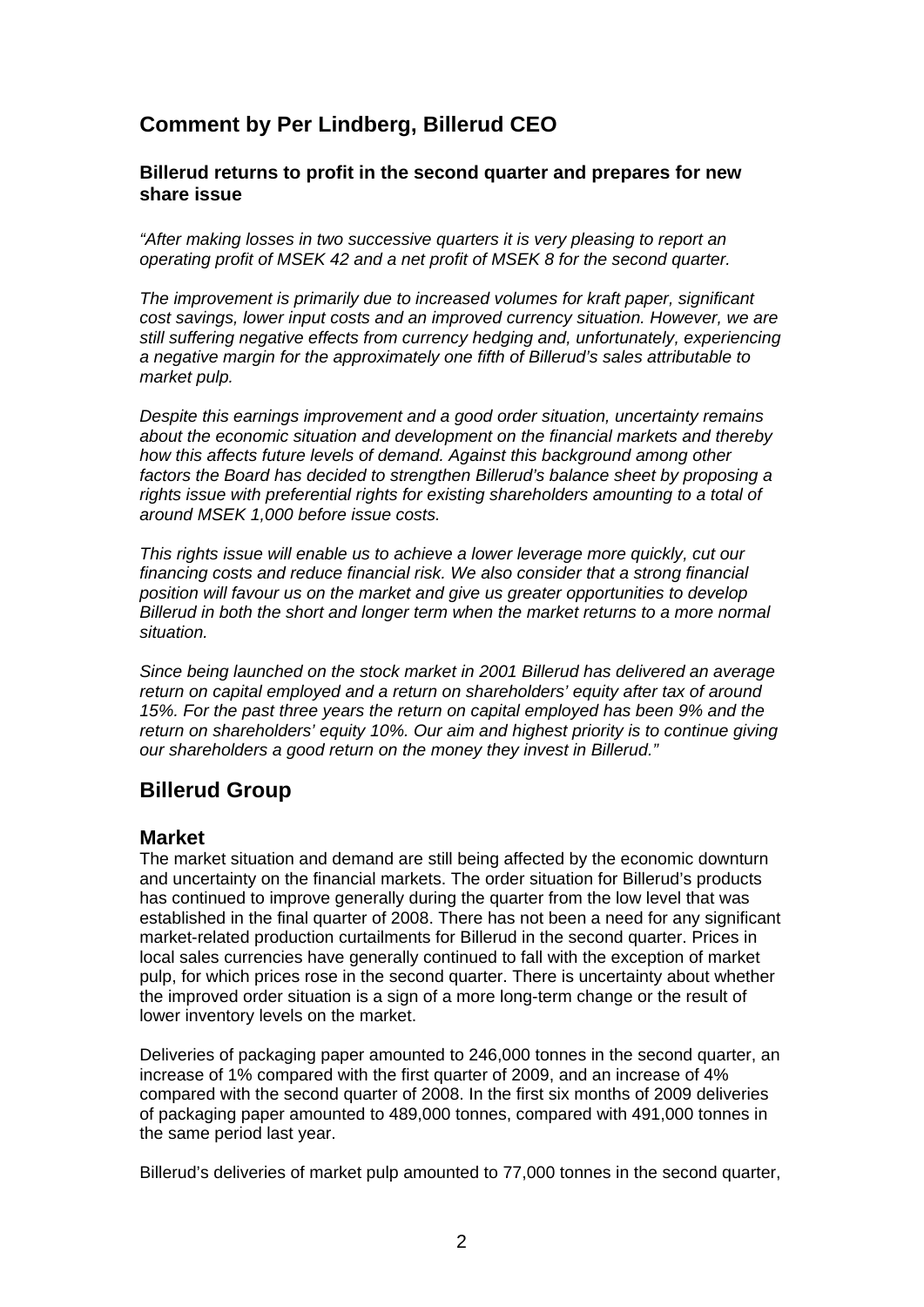a decrease of 6% compared with the previous quarter, and a decrease of 3% compared with the second quarter of 2008. For the first six months of 2009 deliveries of market pulp amounted to 159,000 tonnes, compared with 164,000 tonnes in the corresponding period of 2008.

Billerud's total deliveries amounted to 323,000 tonnes in the second quarter, a decrease of 1% compared with the first quarter of 2009, and an increase of 3% compared with the second quarter of 2008. For the first six months of 2009 total deliveries amounted to 648,000 tonnes, a decrease of 1% compared with the corresponding period in 2008.

## **Sales and results**

#### *Second quarter compared with first quarter*

Net turnover in the second quarter amounted to MSEK 1,907, around the same level as the first quarter of 2009. Volumes were stable between the quarters, while price levels were slightly lower than the previous quarter.

The operating profit amounted to MSEK 42 (-37), an increase of MSEK 79 on the previous quarter mainly due to the fact that lower prices were compensated for by lower costs and a reduced negative impact of previously implemented currency hedges. Lower costs are the result of lower input costs for wood and chemicals, internal cost savings and a more optimal mix of production and products in the second quarter.

The operating margin for packaging paper was 10% (12) and for market pulp -19% (- 24).

| <b>Product area*</b><br>(proportion of sales) | Operating margin<br>April-June 2009 | Operating<br>profit/loss MSEK,<br>April-June 2009 | <b>Deviation MSEK,</b><br>from Jan-March<br>2009 | <b>Deviation MSEK,</b><br>from April-June<br>2008 |
|-----------------------------------------------|-------------------------------------|---------------------------------------------------|--------------------------------------------------|---------------------------------------------------|
| Packaging paper (80%)                         | 10%                                 | 158                                               | -36                                              | 58                                                |
| Market pulp (20%)                             | $-19%$                              | -58                                               | 19                                               | $-43$                                             |
| Currency hedging and other                    | $\overline{\phantom{0}}$            | -58                                               | 96                                               | -87                                               |
| Total                                         | 2%                                  | 42                                                | 79                                               | $-72$                                             |

\* Market pulp refers to the Market Pulp business area, packaging paper refers to the Packaging and Speciality Paper and Packaging Board business areas together. Currency hedging, etc, refers to the specification on page 18.

Net financial items were MSEK -30, an improvement of MSEK 2 compared with the first quarter of 2009.

The profit before tax was MSEK 12. Estimated tax amounted to MSEK -4. The net profit was therefore MSEK 8.

#### *January-June compared with the same period last year*

Net turnover amounted to MSEK 3,807, down 6% compared with the corresponding period of last year. The reduction was mainly due to lower pulp prices.

Operating profit was MSEK 5, down MSEK 323 on the same period last year. The reduction (see table below) is primarily explained by lower prices in local sales currencies (-642), higher variable costs mainly for wood and chemicals (-25), which were compensated for to some extent by lower fixed costs (88) and an improved currency situation (283). With regard to fixed costs, in the comparison with last year it should be noted that the maintenance stop was carried out at Skärblacka in the second quarter of 2008. In 2009 the maintenance stop at Skärblacka will take place in the third quarter.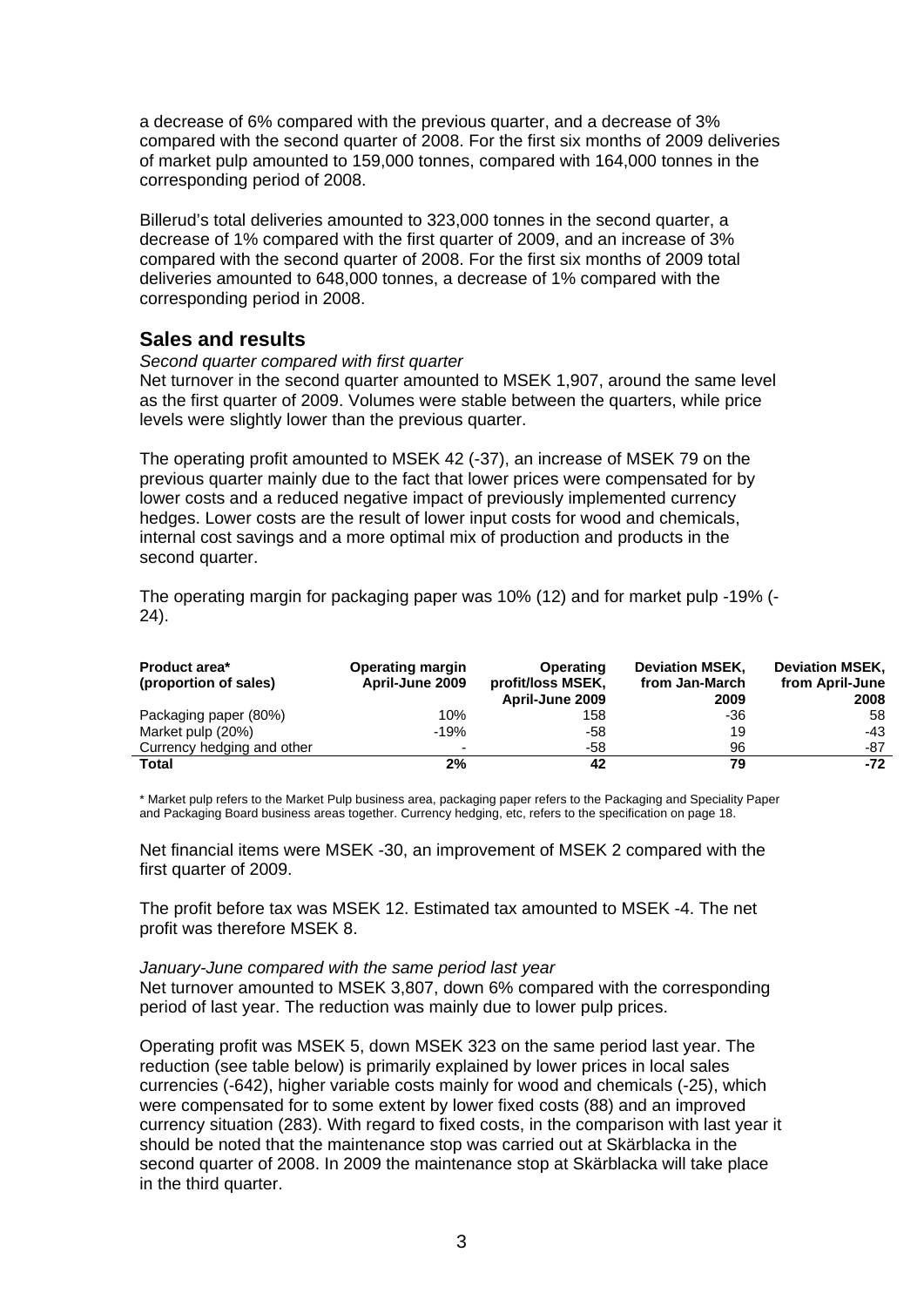#### The deviation is divided as follows (MSEK):

|                                                        | $Q1 - 09$ | $Q2-09/$ | Jan-June 09/ |
|--------------------------------------------------------|-----------|----------|--------------|
|                                                        | $Q1-08$   | $Q2-08$  | Jan-June 08  |
| Delivery and production volumes, including product mix | -63       | 66       |              |
| Sales prices (in respective sales currency)            | $-279$    | -363     | -642         |
| Change in variable costs                               | -68       | 43       | $-25$        |
| Change in fixed costs                                  | 37        | 51       | 88           |
| Change in depreciation                                 | $-16$     | $-14$    | $-30$        |
| Effects of exchange rate changes, including hedging*   | 138       | 145      | 283          |
| Total change in operating profit/loss                  | $-251$    | $-72$    | -323         |

\* Effects of exchange rate changes totalling MSEK 283 comprise the following: improved spot rates (MSEK 499) currency hedging (MSEK -259) and other net effects (MSEK 43).

The decrease in operating profit and operating margin compared with the previous year is mostly attributable to the part of Billerud's sales related to market pulp (around 20%), and to the effects of currency hedging. For packaging paper (around 80% of sales) there was an improvement of MSEK 25 compared with the corresponding period last year.

The operating margin for the first six months of 2009 was 0% (8).

Net financial items were MSEK -62 (-71), an improvement of MSEK 9.

The loss before tax was MSEK -57. Estimated tax was MSEK 26. The net loss was therefore MSEK -31.

#### **Significant risks and uncertainties**

Billerud's products are generally dependent on the business cycle in terms of both price development and delivery volumes. The Group is exposed to changes in currency exchange rates because most of the revenues are invoiced in foreign currency while most costs are incurred in SEK.

Billerud's mills have higher capacity for sulphate pulp production than is used to produce packaging paper. In order to produce cost-effectively, Billerud is largely dependent on being able to sell the surplus of sulphate pulp as market pulp. The market for pulp is currently out of balance and prices are unsatisfactorily low, which is why sales of market pulp are generating losses. A lengthy unbalanced period for the pulp market and unchanged cost levels may mean a deteriorating financial position for Billerud.

For an analysis of business sensitivity and further details of risks, see pages 57-61 of Billerud's 2008 Annual Report.

On 10 December 2007 the Swedish Environmental Protection Agency announced that it was fining Billerud MSEK 19 for incorrect reporting of emission rights utilised in 2006. Billerud's assessment is that the company has fulfilled its commitments and that a penalty of MSEK 19 is neither proportionate nor backed by law. Billerud has appealed against the decision and the only provision in the 2007 accounts relating to this matter is for an assessed late payment charge of SEK 80,000. During the third quarter 2008 a similar case was considered at the Växjö environmental court and the verdict was that the defendant should pay a fine. This verdict is not prejudicial and Billerud considers that its earlier assessment is unchanged. There is no new information on this matter.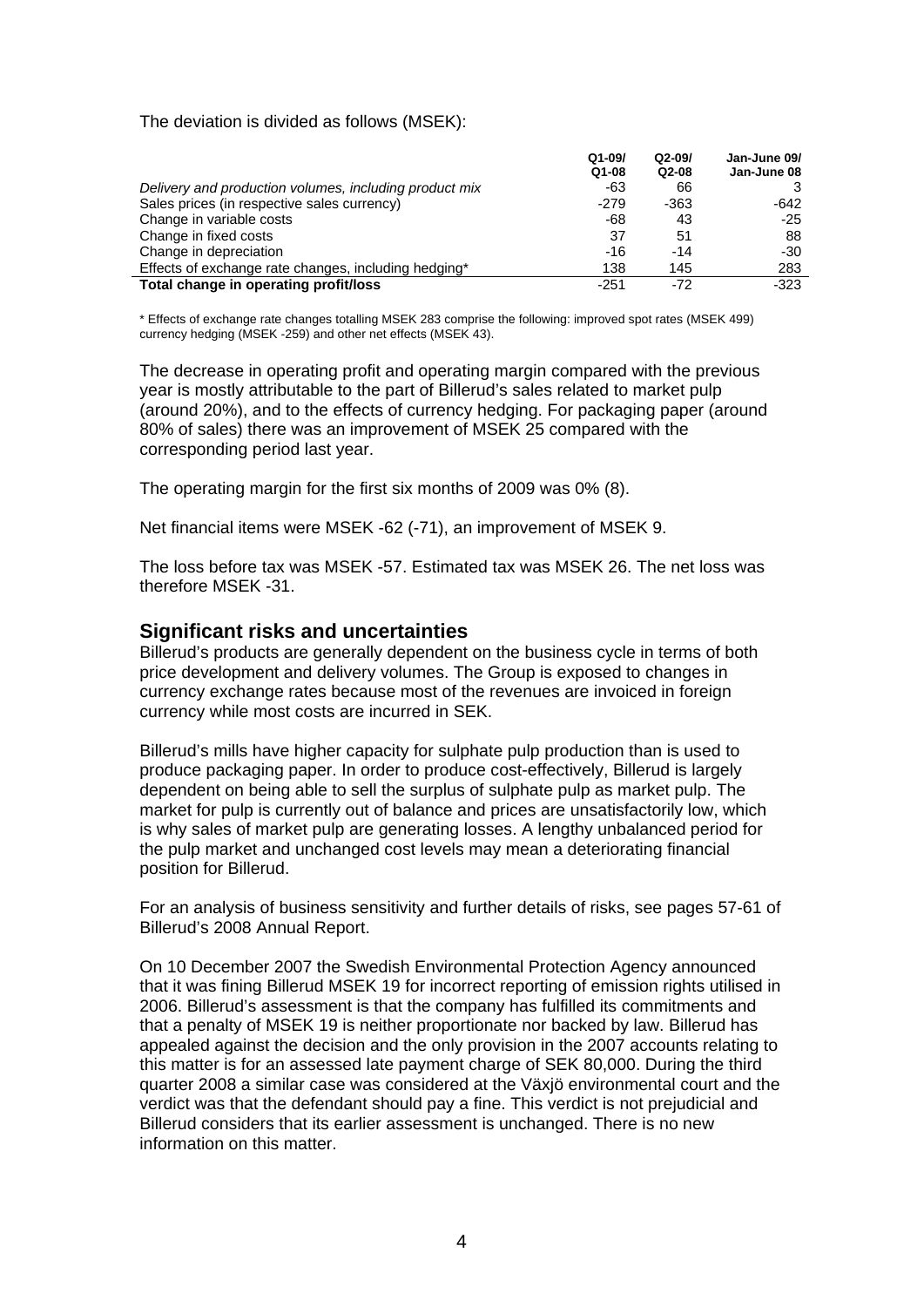## **Transactions with related parties**

No transactions have been carried out between Billerud and related parties that would significantly affect the position and results of the company.

### **Currency hedging**

During the first six months of 2009 net flows were hedged at the following rates: EUR/SEK 9.93 (9.34), USD/SEK 7.05 (6.52), GBP/SEK 12.09 (13.19) and DKK/SEK 1.32 (1.25). Currency hedging had an overall negative effect on profits of MSEK -193 (66) (compared with if no hedging had been performed).

Billerud's outstanding currency contracts as of 30 June 2009 had a market value of MSEK -23. The share of contracts corresponding to accounts receivable affected results during the period. Other contracts had a positive market value of MSEK 20.

Billerud hedges around 50% of forecast net flows over the coming 12-month period, but in line with its financial policy the company has the possibility to increase currency hedging to 100% of net flows over the coming 15 months.

The hedged amount of flows and hedged rates for EUR, USD and GBP as of 13 July 2009 are shown in the table below. DKK accounts for just 0.3% of total hedged flows and is therefore not included in the table.

| <b>Currency</b> |                          | Jul-sep<br>2009 | Oct-Dec<br>2009 | Jan-June<br>2010 | Jul-Sep<br>2010 | Total<br>15 months |
|-----------------|--------------------------|-----------------|-----------------|------------------|-----------------|--------------------|
| <b>EUR</b>      | Proportion of total flow | 99%             | 100%            | 98%              | 82%             | 95%                |
|                 | Rate                     | 9.75            | 9.91            | 11.05            | 11.02           | 10.53              |
| <b>USD</b>      | Proportion of total flow | 98%             | 91%             | 50%              | 4%              | 59%                |
|                 | Rate                     | 7.95            | 8.38            | 8.46             | 7.96            | 8.26               |
| <b>GBP</b>      | Proportion of total flow | 99%             | 73%             | 39%              | 4%              | 49%                |
|                 | Rate                     | 12.38           | 12.39           | 12.47            | 12.85           | 12.42              |

**Hedged amount of currency flows for EUR, USD and GBP**, **and exchange rate for SEK** 

## **Investments and capital employed**

Gross investment including company acquisitions amounted to MSEK 144 (381). Billerud has acquired 100% of the shares in Tenova Bioplastics AB, a Swedish innovations company within bioplastics in Norrköping, Sweden. The annual net turnover amounts to around MSEK 35.

Billerud's capital employed amounted to MSEK 5,501 as of 30 June 2009, compared with MSEK 5,536 as of 31 March 2009 and MSEK 5,866 as of 30 June 2008.

The return on capital employed over the most recent 12 months was -1% (13). The return on shareholders' equity after tax was -2% (15). If the effects of currency hedging are not included, the return on capital employed was 8% (11).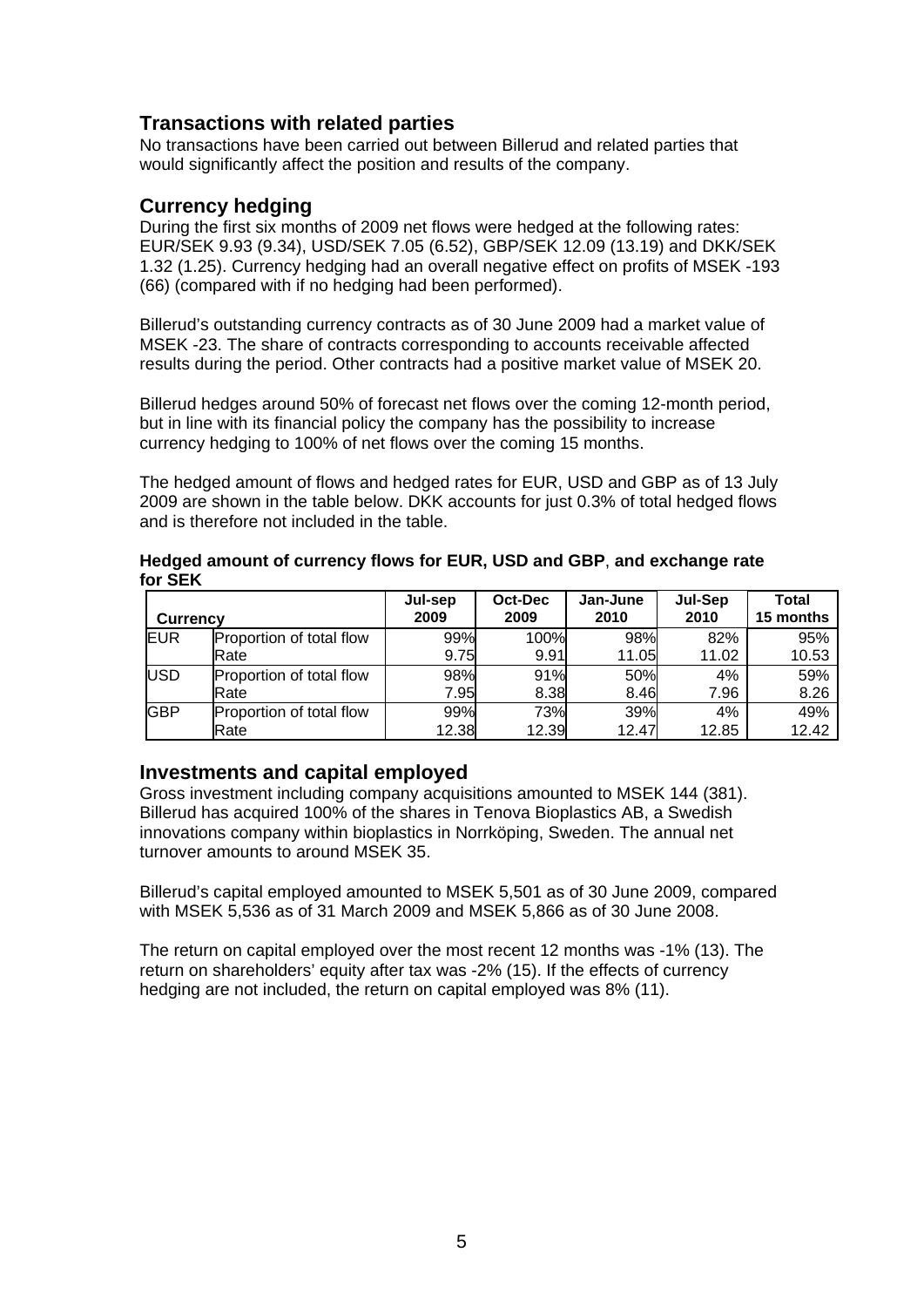## **Cash flow and financial position**

| <b>MSEK</b> (positive figure indicates a reduction in |                | Jan-         | April-         |          |
|-------------------------------------------------------|----------------|--------------|----------------|----------|
| debt)                                                 | Jan-June       | <b>March</b> | June           | Jan-June |
|                                                       | 2009           | 2009         | 2009           | 2008     |
| Operating surplus etc                                 | 263            | 49           | 214            | 544      |
| Change in working capital etc.                        | -107           | $-163$       | 56             | $-246$   |
| Net financial items, taxes, etc.                      | -88            | -46          | $-42$          | -81      |
| Cash flow from operating activities                   | 68             | $-160$       | 228            | 217      |
| <b>Current net investments</b>                        | $-103$         | -45          | $-58$          | $-380$   |
| Company acquisition                                   | $-31$          | $-31$        | $\blacksquare$ |          |
| <b>Operating cash flow</b>                            | $-66$          | $-236$       | 170            | $-163$   |
| <b>Dividend</b>                                       | $\blacksquare$ |              | -              | $-180$   |
| Other items, not affecting cash flow                  | $-25$          | $-20$        | -5             | $-12$    |
| Change in net debt during period                      | -91            | $-256$       | 165            | $-355$   |

Cash flow from operating activities in the first six months of 2009 amounted to MSEK 68, compared with MSEK 217 in the same period last year. The decrease was mainly due to a lower operating surplus that was however countered by a reduced negative working capital change.

Operating cash flow in the first six months amounted to MSEK -66, compared with MSEK -163 in the corresponding period last year.

Interest-bearing net debt on 30 June 2009 was MSEK 2,708, compared with MSEK 2,873 on 31 March 2009 and MSEK 2,962 on 30 June 2008. The Group's net debt/equity ratio at the end of the period was 0.97, compared with 1.08 on 31 March 2009 and 1.02 on 30 June 2008. According to Billerud's financial targets, the ratio should be between 0.60 and 0.90.

## **Financing**

Billerud's syndicated credit facility amounting to MSEK 1,800 and due in September 2010 was refinanced during the first quarter and replaced with a new, three-year syndicated facility for the same amount and due in April 2012. In connection with this the interest terms and loan terms were adjusted to match the current market situation.

The bond loan of MSEK 350 due in June 2009 has been deducted from the new facility of MSEK 450 established in the final quarter of 2008.

Interest-bearing loans as of 30 June 2009 amounted to MSEK 2,918. This includes utilisation of MSEK 312 of the syndicated credit facilities (maximum: MSEK 1,800), MSEK 450 of the syndicated bank loan, MSEK 1,225 of bond loans, utilisation of MSEK 919 of Billerud's commercial paper programme (maximum: MSEK 1,500) and other interest-bearing liabilities amounting to MSEK 12.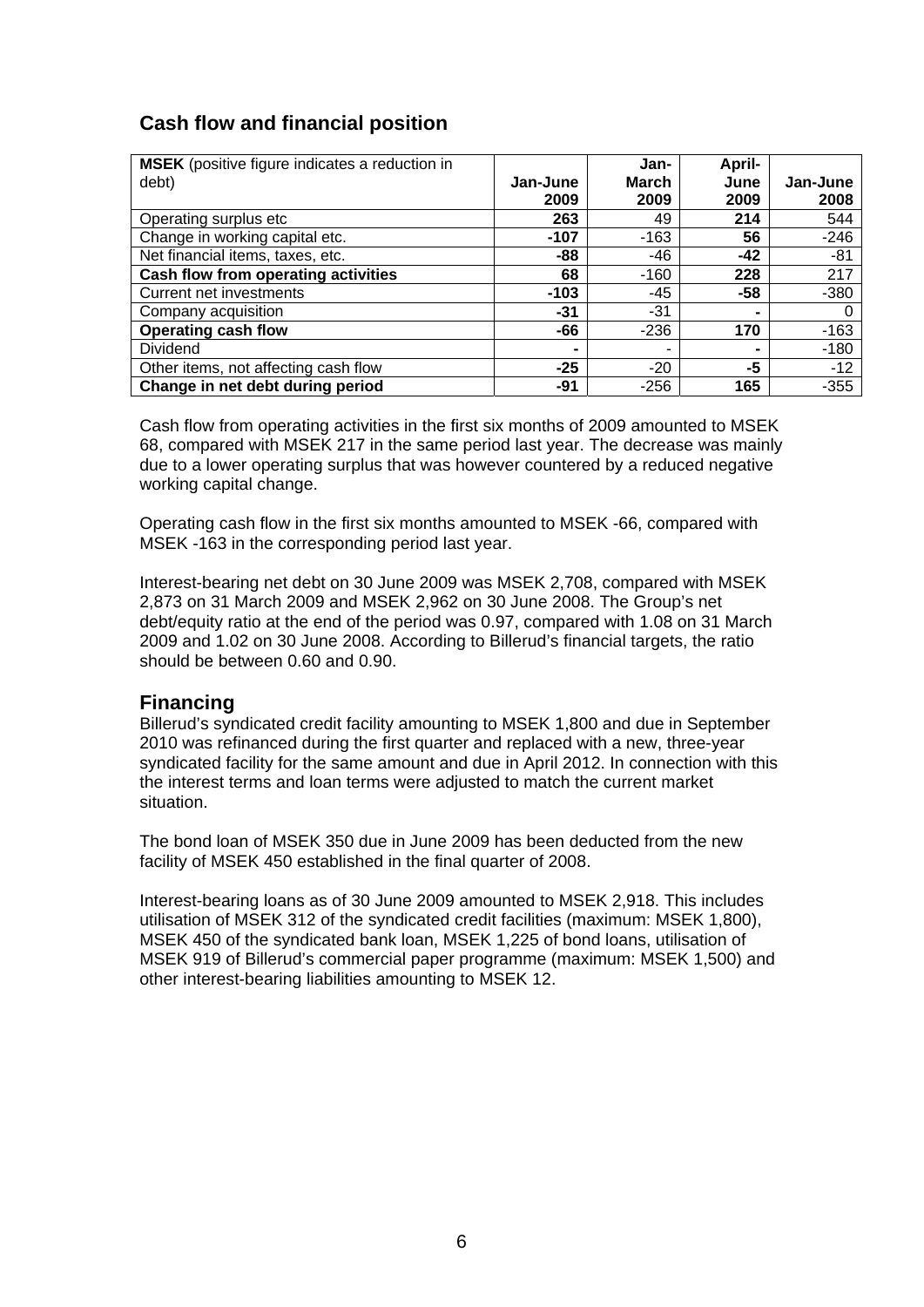| Loan                       | <b>Maximum credit</b><br>(MSEK) | <b>Utilised (MSEK)</b> | <b>Maturity</b>   |
|----------------------------|---------------------------------|------------------------|-------------------|
| Syndicated credit facility | 1800                            | 312                    | April 2012        |
| Syndicated bank loan       | 450                             | 450                    | Dec 2011*         |
| Commercial paper           |                                 | 919                    | 1-6 months        |
| Bond loan 5                |                                 | 150                    | <b>April 2010</b> |
| Bond loan 6                |                                 | 250                    | June 2010         |
| Bond loan 2                |                                 | 150                    | Sept 2011         |
| Bond loan 4                |                                 | 300                    | Feb 2013          |
| Bond loan 7                |                                 | 225                    | June 2013         |
| Bond loan 8                |                                 | 150                    | March 2016        |
| <b>Total</b>               |                                 | 2906                   |                   |

*\* Equals final due date. Average duration including amortization is 19 months.* 

## **Rights issue**

The Board has decided to carry out a new share issue worth around MSEK 1,000 with preferential rights for existing shareholders and dependent on approval being granted at an Extra General Meeting of shareholders. It is being planned to hold the Extra General Meeting on 27 August 2009. The purpose of the new share issue is to strengthen Billerud's financial position and reduce the company's gearing quicker. In a changing and highly competitive industry and amid the current uncertainty on the market, a changed capital structure is expected to benefit Billerud's business position by increasing the ability of the company to handle the uncertainty, benefit from new opportunities and make Billerud a stronger, more attractive partner for customers, suppliers and the capital market. The new share issue will be fully guaranteed by Billerud's largest shareholders and a consortium of banks.<sup>[1](#page-8-0)</sup>

## **Personnel**

The average number of employees during the first six months was 2,247, compared with 2,340 during the first quarter last year, i.e. a reduction of 93.

## **Segment information**

The Group's business is controlled and reported in business areas as follows. The introduction of IFRS 8 on 1 January 2009 has not affected the reporting of the business areas.

- The Packaging & Speciality Paper business area has responsibility for sales of sack paper and kraft paper with a focus on packaged food, paper carrier bags, sack solutions and industrial applications.
- The Packaging Boards business area has responsibility for sales of fluting, liner and liquid board with a focus on fruit and vegetables and consumer goods.
- The Market Pulp business area has responsibility for sales of long-fibre market pulp.
- Other business comprises corporate departments such as corporate headquarters, wood supplies and the sales organisation. Other business includes

<span id="page-8-0"></span><sup>&</sup>lt;sup>1</sup> This report does not contain or constitute an invitation or an offer to acquire, sell, subscribe for or otherwise trade in shares, subscription rights or other securities in Billerud. Any invitation to the persons concerned to subscribe for shares in Billerud will only be made through the prospectus that Billerud intends to publish in connection with the rights issue. Information about the rights issue in this report is not directed at persons located in the United States, Canada, Australia, Hong Kong, Japan or in any other country where such action is subject to legal restrictions.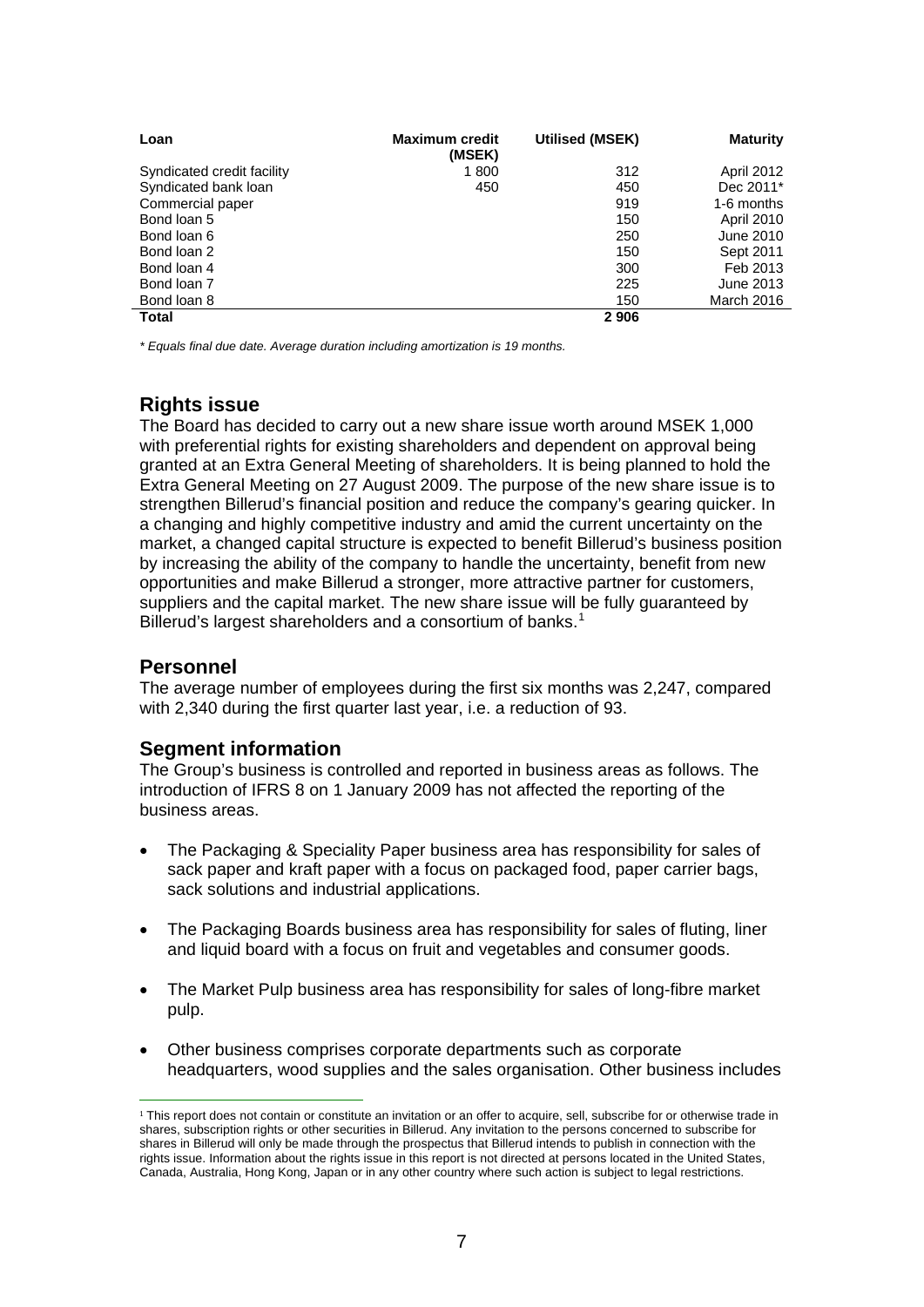profit shares in the associated companies/joint ventures Nine TPP AB and ScandFibre Logistics AB, and earnings from the subsidiary, Tenova Bioplastics AB, which was acquired during the year. Other business also includes the results from the hedging of net flows in foreign currencies and eliminations.

Fixed assets and capital investments cannot be broken down by business area because the business areas are integrated in terms of production to a considerable extent.

|                                               | Packaging &<br><b>Speciality</b> | Paper                |                      | Packaging<br><b>Boards</b> |                          | <b>Market Pulp</b>       | <b>Other</b><br>business |                      | <b>Group total</b>   |                      |
|-----------------------------------------------|----------------------------------|----------------------|----------------------|----------------------------|--------------------------|--------------------------|--------------------------|----------------------|----------------------|----------------------|
|                                               | Jan-<br>June<br>2009             | Jan-<br>June<br>2008 | Jan-<br>June<br>2009 | Jan-<br>June<br>2008       | Jan-<br>June<br>2009     | Jan-<br>June<br>2008     | Jan-<br>Mar<br>2009      | Jan-<br>June<br>2008 | Jan-<br>June<br>2009 | Jan-<br>June<br>2008 |
| Net turnover                                  | 2016                             | 2 0 0 9              | 1 240                | 1 2 1 0                    | 633                      | 780                      | -82                      | 46                   | 3807                 | 4 0 4 5              |
| Other income                                  | $\overline{\phantom{a}}$         | ۰                    | ۰                    | ۰                          | $\overline{\phantom{a}}$ | $\overline{\phantom{a}}$ | 6                        | 6                    | 6                    | 6                    |
| Operating costs                               | $-1651$                          | $-1690$              | $-1030$              | $-1007$                    | -718                     | $-727$                   | $-131$                   | $-51$                | $-3530$              | $-3475$              |
| Depreciation and<br>impairment                | $-138$                           | $-128$               | -85                  | $-67$                      | -50                      | -49                      | -5                       | $-4$                 | $-278$               | $-248$               |
| Profit share in<br>associated<br>companies/JV |                                  |                      |                      |                            |                          |                          | $\bf{0}$                 | 0                    | 0                    | 0                    |
| <b>Operating</b><br>profit/loss               | 227                              | 191                  | 125                  | 136                        | -135                     | 4                        | $-212$                   | -3                   | 5                    | 328                  |
| <b>Financial items</b>                        |                                  |                      |                      |                            |                          |                          |                          |                      | $-62$                | $-71$                |
| Tax                                           |                                  |                      |                      |                            |                          |                          |                          |                      | 26                   | -70                  |
| Net earnings                                  |                                  |                      |                      |                            |                          |                          |                          |                      | -31                  | 187                  |

For further quarterly data see page 18 of this report.

## **Packaging & Speciality Paper**

#### *January-June*

Operating profit increased by MSEK 36, or 19%, to MSEK 227, mainly due to an improved currency situation and lower costs.

#### *Second quarter*

Operating profit was MSEK 133, up MSEK 83 compared with the corresponding period last year mainly due to there being a maintenance stop in the second quarter last year, but also due to increased volumes and product mix. In relation to the first quarter of 2009, profit was up MSEK 39. The effect of lower prices was countered by higher volumes, a better customer and product mix, and lower variable costs. The operating margin was 13%, compared with 5% in the second quarter of 2008 and 9% in the first quarter of 2009.

#### *Market development*

Market development with regard to orders and deliveries improved further during the quarter. No market-related production stops were carried out, and both deliveries and the order situation have been satisfactory. Demand for sack paper has recovered from historically low levels. Billerud's leadership in quality and its position as an independent supplier have been appreciated by the market to an increased extent. In general, prices in the various sales currencies continued to fall during the quarter. This is primarily due to the great uncertainty about future demand, which has led to increased competition among suppliers. The currency situation has continued to a large extent to compensate for price reductions in local currency. Certain specialist niches of the kraft paper segment are experiencing strong development with stable prices.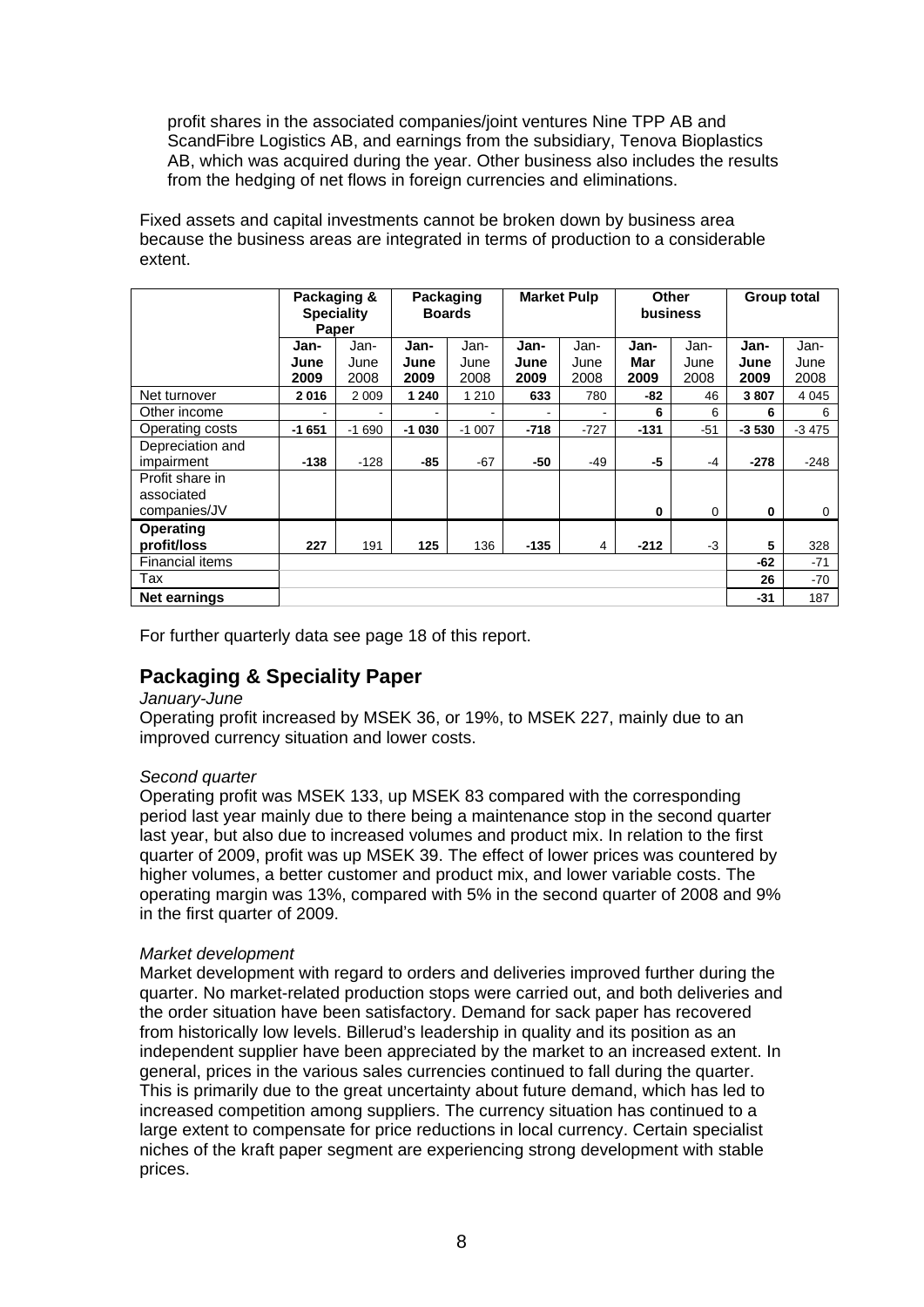## **Packaging Boards**

#### *January-June*

Operating profit decreased by MSEK 11, or 8%, to MSEK 125, mainly due to a slightly worse product mix. Lower prices in the various sales currencies were compensated for by an improved currency situation.

#### *Second quarter*

Operating profit was MSEK 25, down MSEK 25 compared with the corresponding period last year mainly due to lower prices not being fully compensated for by lower variable costs and an improved currency situation. In relation to the first quarter of 2009 the profit was down by MSEK 75 mainly due to reduced volumes and lower prices. Lower variable costs partly compensated for this. The operating margin was 4% compared with 9% in the corresponding period last year and 15% in the first quarter of 2009. The second quarter is normally worse than the first quarter for seasonal reasons.

#### *Market development*

Market development continues to be affected by major price pressures resulting from the market situation within recycled qualities. Price levels for recycled corrugated board are very low, which has an impact on qualities based on primary fibre such as Billerud's S/C fluting. However there are early indications that the price reductions have flattened within recycled segment. Deliveries declined by 9% compared with the first quarter but were unchanged compared with the corresponding quarter in 2008. The decline in deliveries compared with the first quarter is partly explained by the seasonal decline for the fruit market and partly by the general decline in demand for corrugated board.

During the quarter a partnership agreement was signed with Rigesa Ltda, a leading producer of corrugated boxes for fruit and vegetables in Brazil and India. The agreement means deliveries of Billerud Flute® to Rigesa from July 2009 and includes an agreement for the Fresh Services concept on markets for fruit exports from Brazil and India to Europe. The agreement gives Billerud access to the fast-growing markets in Brazil and India, and is in line with Billerud's ambition to develop products close to customers.

Deliveries of Billerud's fully-bleached virgin fibre-based liner were unchanged on the previous quarter, and the order book is relatively satisfactory. Excess supply of recycled qualities is also pressurising prices in this segment.

## **Market Pulp**

#### *January-June*

The operating profit declined by MSEK 131 compared with the same period last year due to lower prices.

#### *Second quarter*

The operating loss was MSEK -58, down by MSEK 43 compared with last year mainly due to lower prices. Compared with the first quarter of 2009 the result was MSEK 19 higher, mainly due to lower variable costs and slightly higher prices.

#### *Market development*

The pulp market stabilised during the quarter compared with the first quarter and price increases have occurred. The price of NBSK was around USD 580 at the start of the quarter and USD 630 by the end. The extensive capacity closures announced at the end of 2008 and start of 2009 have therefore had an impact and the balance of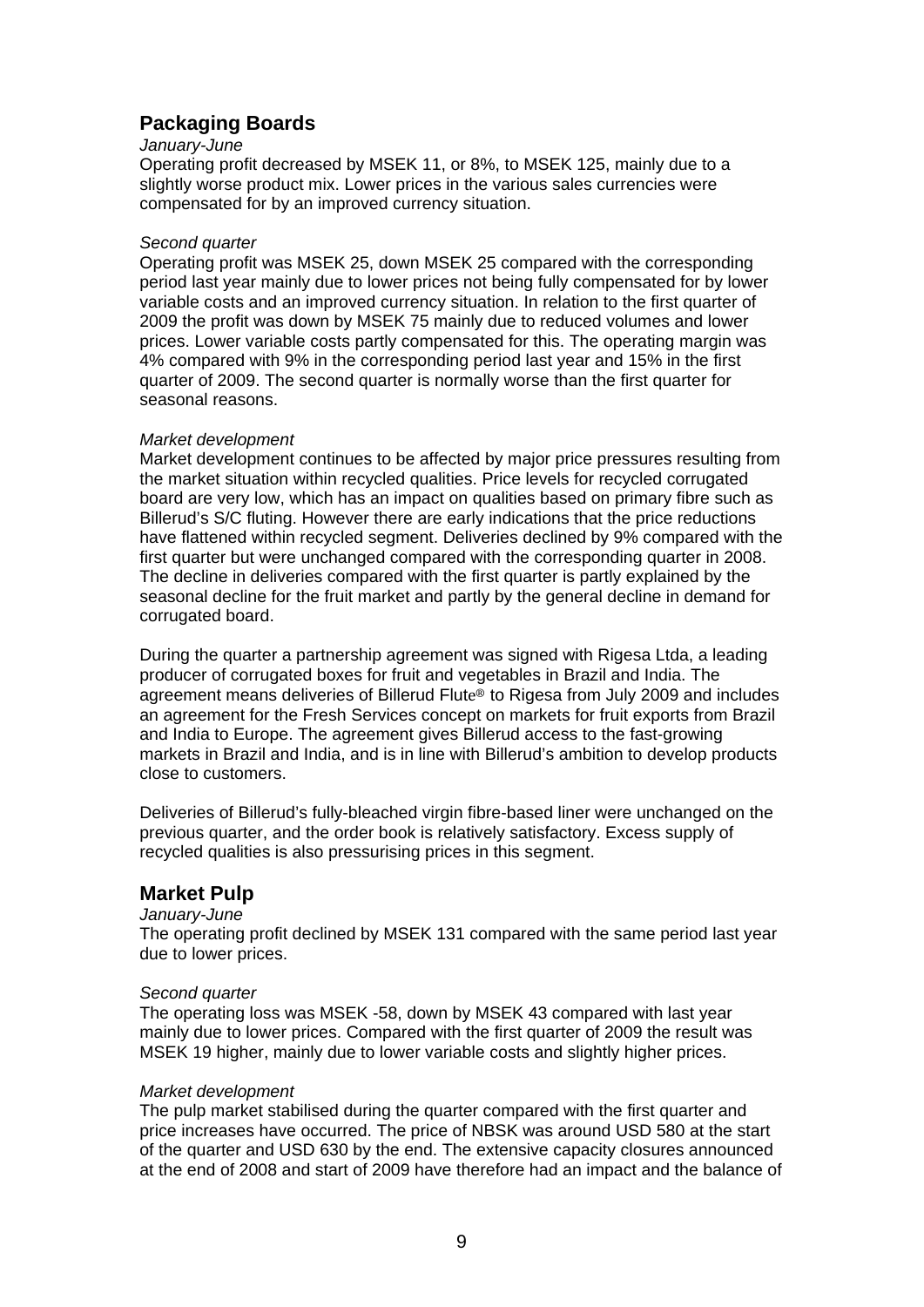the market has improved. The improved balance resulted in a further price increase to USD 660 in July.

## **Parent company**

Billerud AB includes the Gruvön mill, the sales organisation for the Nordic markets and markets outside Europe, and head office staff.

Net turnover in the first six months of 2009 amounted to MSEK 1,517 (1,783). The operating loss was MSEK -141 (126), a decrease of MSEK 267 compared with last year, mainly due to lower deliveries and lower prices.

The parent company hedges both its own net currency flows, and those of the Group. The parent company's results include the results of these hedging measures. This result amounted to MSEK -193 (66).

Investment in fixed and intangible assets excluding shares amounted to MSEK 35 (166) in the first six months of 2009. The average number of employees was 947 (1,024). Liquid funds amounted to MSEK 295 (394).

## **Seasonal variations**

*Maintenance stops* 

In addition to continuous maintenance while machines are running, Billerud's mills normally require more extensive maintenance at some point during the year. To perform this maintenance, production of pulp and paper is stopped during the socalled maintenance stop. Completed and planned maintenance stops are shown below.

| <b>Mill</b> | 2009           | 2008          |
|-------------|----------------|---------------|
| Gruvön      | No stop 2009   | $Q$ 4, 7 days |
| Karlsborg   | Q 3, 10 days   | Q 3, 10 days  |
| Skärblacka  | $Q_3$ , 8 days | $Q$ 2, 8 days |

*Maintenance stops at Beetham have an insignificant effect on Billerud's overall earnings.* 

The effect of the stoppage on earnings varies depending on the extent of measures carried out, their character and the actual length of stoppage.

#### *Other seasonal factors*

A significant amount of volumes for Billerud Flute® are used to package fruit exports from the Mediterranean region. Demand from this customer group varies with the fruit seasons and is normally highest from September to March. A significant part of Billerud's sack paper and QuickFill® sack paper is used to package cement and building materials. Demand for building material in Europe is generally higher from May to October.

## **Additional measures to reduce costs**

During the first quarter of 2008 a decision was taken to carry out a programme of measures within the business in order to reduce Billerud's costs. This work included a review of wood consumption, product recipes and specifications, the production mix, and the identification of additional measures to improve efficiency within production, energy use, as well as improvements in the efficiency of administration processes within the framework of the "One Billerud" project. The implementation of this programme is expected to generate an annual effect of MSEK 150 on earnings compared with cost levels in 2007and it requires an investment of MSEK 50. The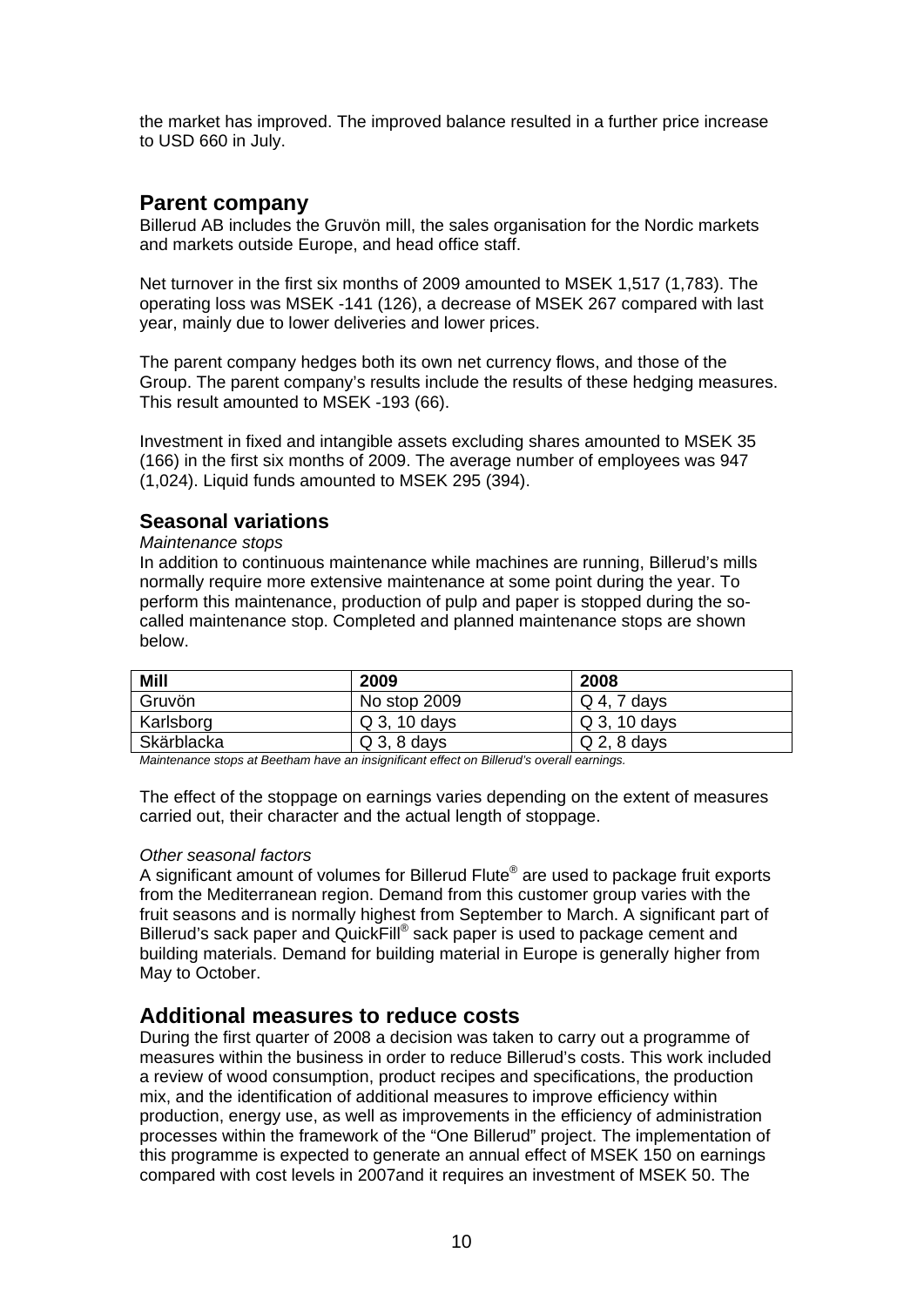annual rate of implementation at the time of decision was calculated at around MSEK 50 by the end of 2008 and MSEK 150 by the end of 2009. Work has progressed better than expected and as of 30 June 2009 savings of MSEK 163 at an annual rate have been achieved within the framework for these measures. The savings are primarily within variable costs attributable to improved energy efficiency and wood consumption.

Ahead of the approaching economic downturn and a fall in demand, a decision was made in the fourth quarter of 2008 to make further cost reductions of MSEK 100 with a focus on staffing and fixed costs. Measures to achieve these savings were mainly implemented during the most recent two quarters. The savings effects will primarily be achieved in the second half of 2009.

## **Largest shareholders**

As of 30 June 2009 the ten largest shareholders according to Euroclear's register of shares and information from Sanderson Asset Management were as follows (Billerud's ownership of around 1.9 million shares and deposit banks are excluded):

| <b>Owners</b>                       | <b>Number of shares</b><br>(millions) | <b>Proportion of shares</b><br>on market, % |  |
|-------------------------------------|---------------------------------------|---------------------------------------------|--|
|                                     | (shares = votes)                      |                                             |  |
| Frapag Beteiligungsholding AG       | 10,7                                  | 20,8                                        |  |
| Sanderson Asset Management          | 2,8                                   | 5,5                                         |  |
| Citibank                            | 1,4                                   | 2,7                                         |  |
| Norska staten                       | 1,0                                   | 2,0                                         |  |
| Proad AB                            | 1,0                                   | 1,9                                         |  |
| SEB Fonder/SEB Trygg Liv/Securities | 0,8                                   | 1,6                                         |  |
| Apoteket AB:s pensionsstiftelse     | 0,7                                   | 1,4                                         |  |
| <b>Clearstream Banking</b>          | 0,6                                   | 1,2                                         |  |
| Catella                             | 0,5                                   | 1,1                                         |  |
| Mellon                              | 0,5                                   | 0,9                                         |  |
| <b>Totalt 10 largest</b>            | 20,1                                  | 39,1                                        |  |
| Total no. of shares on the market   | 51,5                                  | 100,0                                       |  |

The share of foreign ownership was 41.3% of the total shares on the market. The total number of owners (including nominee-registered) was around 119,200. More information about the shareholder structure is available at www.billerud.com/investors.

## **Distribution of shares**

As of 30 June 2009 the distribution of shares was as follows:

| Registered amount of shares | 53 343 043  |
|-----------------------------|-------------|
| Treasury shares             | - 1 851 473 |
| Shares on the market        | 51 491 570  |

Since the end of 2004 there have been no share buy backs.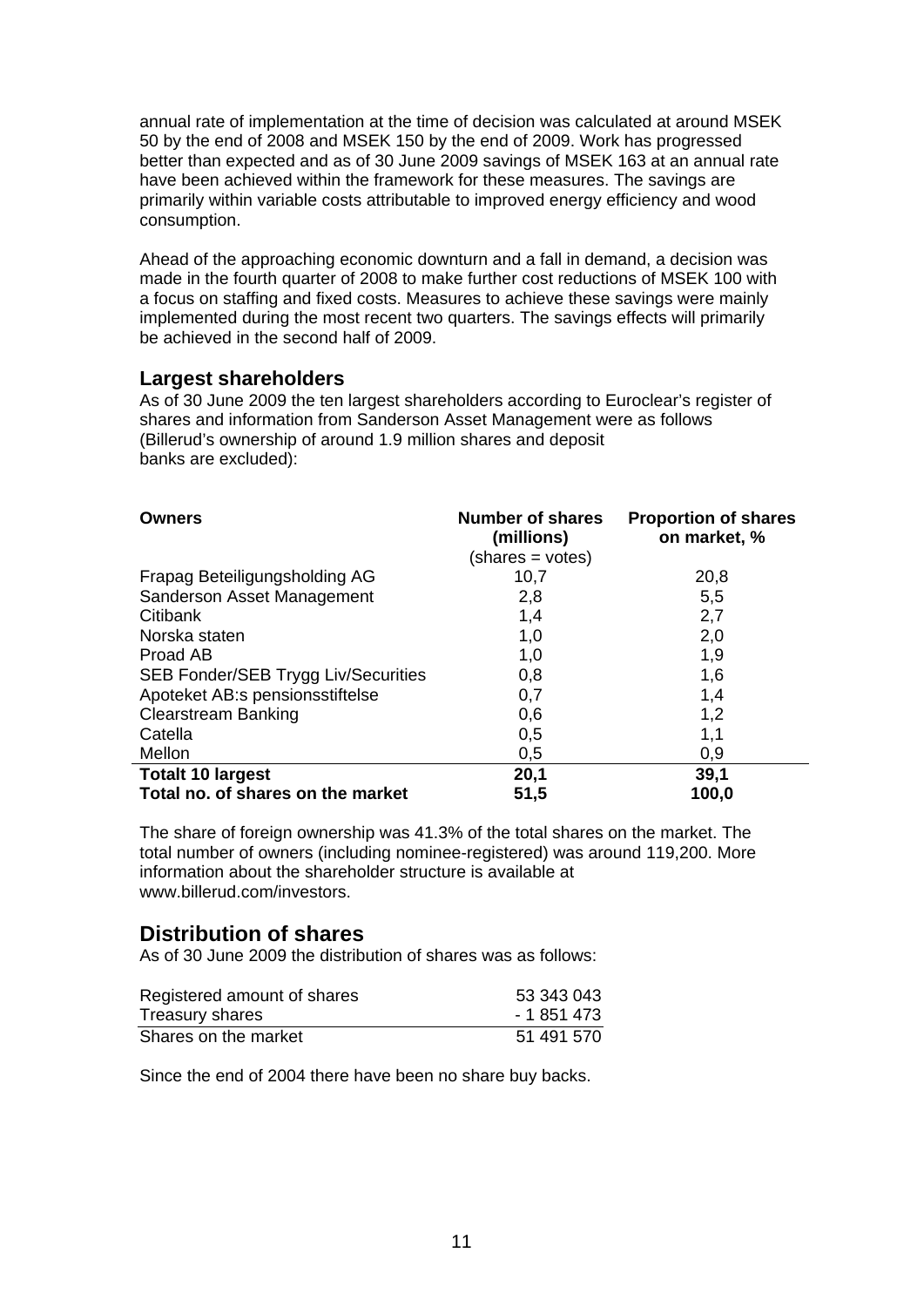## **Outlook**

The order situation remained positive at the end of the second quarter, although uncertainty remains about the impact of the economic downturn on demand in the remainder of the year.

Prices in respective sales currencies remain under pressure despite an improved order situation.

Lower input prices primarily for wood and chemicals together with a significantly improved order situation are expected to have a positive impact on profits as lower prices come into effect and old currency hedges are replaced with new ones.

Cost savings are continuing according to plan and are expected to amount to at least MSEK 250 annually by the end of 2009.

Inventories for market pulp on the global market have fallen in the second quarter, which helped to improve price levels.

The report for the first six months of the year provides a fair view of the parent company's and Group's business, position and results while describing the significant risks and uncertainties faced by the parent company and Group companies.

> **Stockholm** 22 July 2009 Billerud AB (publ)

| Ingvar Petersson                                                                                                                                                                                                                                                     | Michael M.F. Kaufmann, | Stewe Cato                                                                              |              |
|----------------------------------------------------------------------------------------------------------------------------------------------------------------------------------------------------------------------------------------------------------------------|------------------------|-----------------------------------------------------------------------------------------|--------------|
| Chairman                                                                                                                                                                                                                                                             | Vice Chairman          | <b>Board member</b>                                                                     |              |
| Gunilla Jönson                                                                                                                                                                                                                                                       | Per Lundberg           | <b>Ewald Nageler</b>                                                                    |              |
| Board member                                                                                                                                                                                                                                                         | Board member           | Board member                                                                            |              |
| Per Nilsson                                                                                                                                                                                                                                                          | Yngve Stade            | Meg Tivéus                                                                              | Per Lindberg |
| Board member                                                                                                                                                                                                                                                         | Board member           | <b>Board member</b>                                                                     | CEO          |
| <b>Future financial reports</b><br>Third quarter 2009<br>Financial Statement, January-December 2009<br>First quarter 2010<br>Second quarter 2010<br>Third quarter 2010<br>Extra General Meeting planned for 27 August 2009<br>The AGM will take place on 4 May 2010. |                        | 28 October 2009<br>11 February 2010<br>29 April 2010<br>22 July 2010<br>28 October 2010 |              |

The information is such that under the Securities and Clearing Operations Act, Billerud AB is obligated to publish it.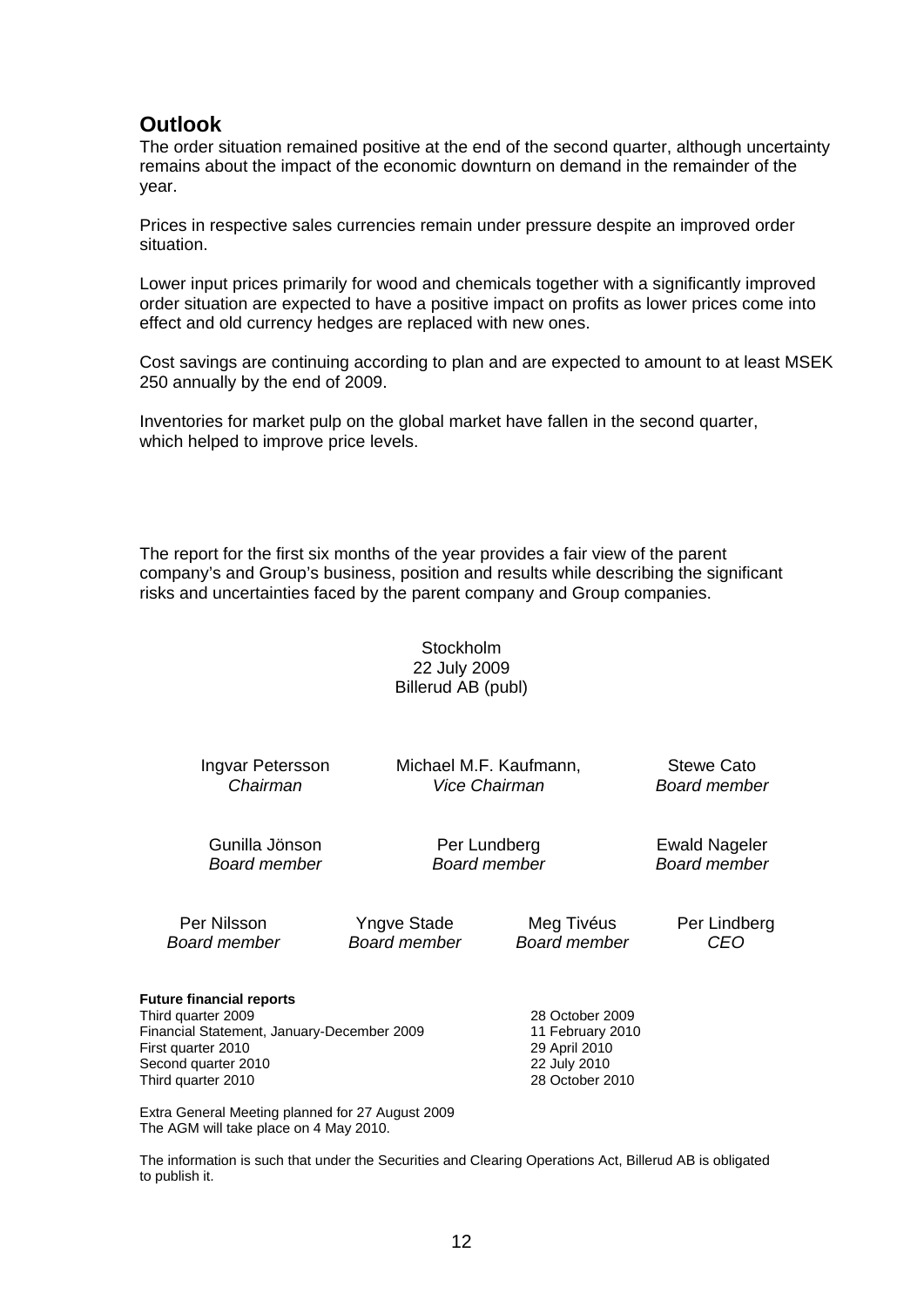## **Review Report**

To the Board of Directors of Billerud AB (publ)

We have reviewed the interim report for Billerud AB (publ) for the period from January 1, 2009 to June 30, 2009. It is the Board of Directors and the Managing Director who are responsible for the presentation of this interim report in accordance with IAS 34 and the Swedish Annual Accounts Act. Our responsibility is to express a conclusion on this interim report based on our review.

We conducted our review in accordance with the Standard on Review Engagements,

SÖG 2410, Review of the Interim Financial Information Performed by the Independent Auditor of the Entity, issued by the Federation of Authorized Public Accountants. A review of the interim report consists of making inquiries, primarily of persons responsible for financial and accounting matters, and applying analytical and other review procedures. A review substantially smaller less in scope compared to an audit conducted according to Standards on Auditing in Sweden (RS) and other generally accepted auditing practices. The procedures performed in a review do not enable us to obtain a level of assurance that would make us aware of all significant matters that might be identified in an audit. Accordingly, the conclusion expressed based on a review does not constitute the same level of assurance as an conclusion based on an audit.

Based on our review, nothing has come to our attention that causes us to believe that the interim report, in all material respects, is not prepared for the Group in accordance with IAS 34 and the Swedish Annual Accounts Act and for the parent company in accordance with the Swedish Annual Accounts Act.

Stockholm, 22 July 2009

Ernst & Young AB

Lars Träff

Authorized Public Accountant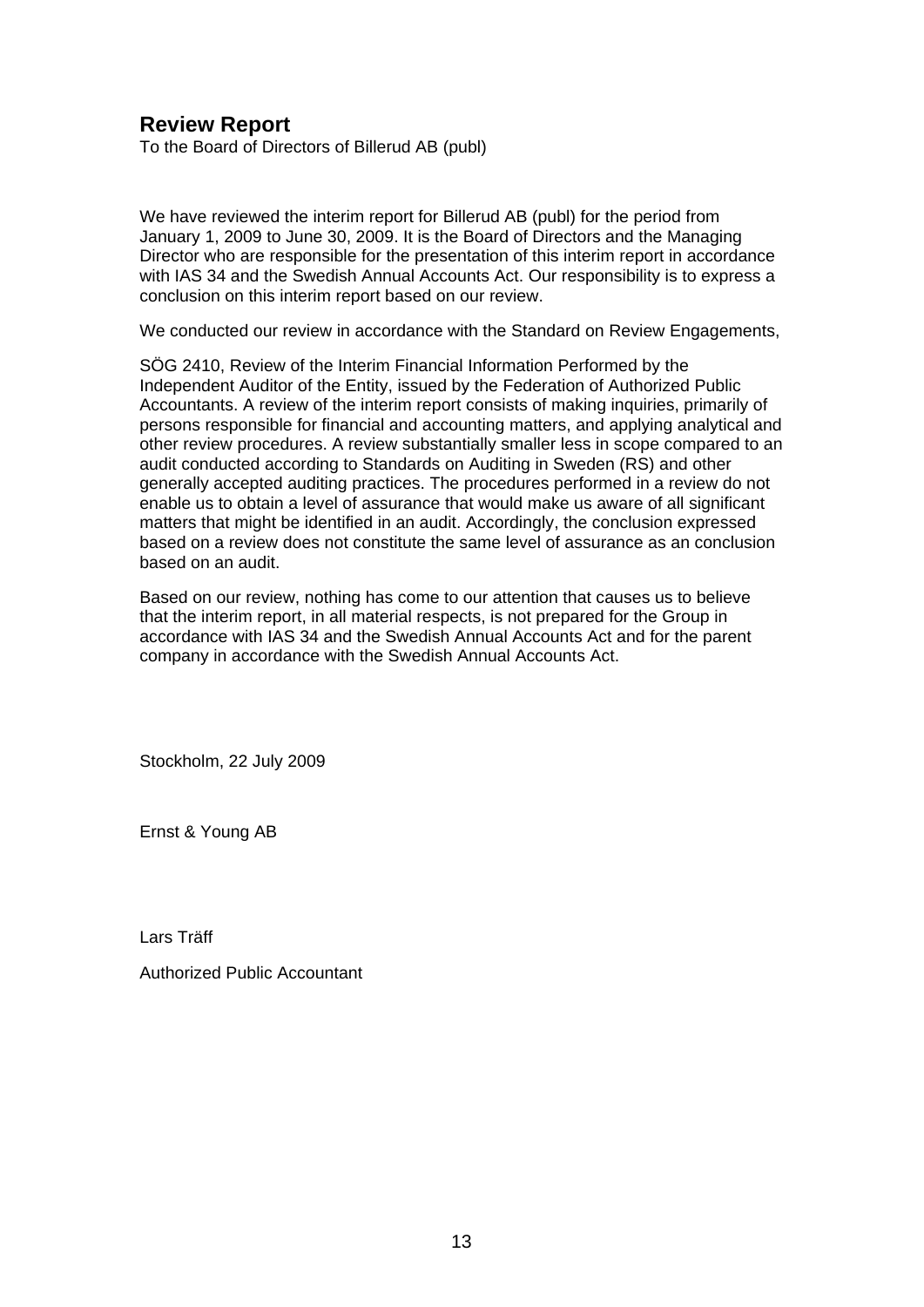## **The Billerud Group**

#### **Accounting principles**

*The report for Billerud Group is prepared in accordance with IAS 34 Interim Financial Reporting and the Swedish Annual Accounts Act. The interim report applies the same accounting principles as used in the most recent annual report for 2008, see pages 62-72 and page 87 for definitions of key indicators, except for: IFRS 8 Operating segments that replaces IAS 14 Segment Reporting and applies for the financial year starting 1 January 2009. HThe introduction of IFRS 8 has not affected the reporting of the business areas. Revised IAS 1 Presentation of Financial Reports, applied from 1 January 2009. The revised standard divides changes in equity between changes due to owner transactions and other transactions. The change means that certain transactions previously accounted for in equity, now are accounted for in a separate statement, Statement of comprehensive income. IAS 23 Borrowing Costs is applied from 1 January 2009 and prescribes that*  **borrowing costs must be capitalised when directly attributable to purchases, construction or production of** *assets that take a considerable time to complete for intended use or sale. The amended accounting principles*  have, except for further disclosure requirements, not had a significant impact on reported accounts. The *parent company's report has been prepared in accordance with the Swedish Annual Accounts Act.* 

#### **Profit and Loss Account**

|                                                               |            | 3 months<br>6 months |            |              | vear     |         |
|---------------------------------------------------------------|------------|----------------------|------------|--------------|----------|---------|
|                                                               |            |                      |            |              |          | Jan-    |
|                                                               | April-June | Jan-March            | April-June | Jan-June     | Jan-June | Dec     |
| <b>MSEK</b>                                                   | 2009       | 2009                 | 2008       | 2009         | 2008     | 2008    |
| Net turnover                                                  | 1 907      | 1 900                | 1949       | 3807         | 4 0 4 5  | 7792    |
| Other operating income                                        | 2          | 4                    | 4          | 6            | 6        | 15      |
| <b>Total operating income</b>                                 | 1 909      | 1 9 0 4              | 1953       | 3813         | 4 0 51   | 7807    |
| Raw materials and consumables                                 | $-945$     | $-1022$              | $-922$     | $-1967$      | $-1971$  | $-3929$ |
| Change in inventories                                         | $-16$      | $-28$                | 16         | $-44$        | 75       | $-46$   |
| Other external costs                                          | $-410$     | $-422$               | $-448$     | $-832$       | $-877$   | $-1727$ |
| Staff costs                                                   | $-357$     | $-330$               | $-360$     | -687         | $-702$   | $-1309$ |
| Depreciation and impairment of fixed                          |            |                      |            |              |          |         |
| assets                                                        | $-139$     | $-139$               | $-125$     | $-278$       | $-248$   | $-507$  |
| Profit/Loss from participation in                             |            |                      |            |              |          |         |
| associated companies and joint                                |            |                      |            |              |          |         |
| ventures                                                      | 0          | 0                    | 0          | <sup>0</sup> | 0        | 0       |
| <b>Total operating expenses</b>                               | $-1867$    | $-1941$              | $-1839$    | $-3808$      | $-3723$  | $-7518$ |
| <b>Operating profit/loss</b>                                  | 42         | -37                  | 114        | 5            | 328      | 289     |
| <b>Financial items</b>                                        | $-30$      | -32                  | -37        | $-62$        | $-71$    | $-165$  |
| Profit/Loss after financial items                             | 12         | -69                  | 77         | $-57$        | 257      | 124     |
| Tax                                                           | -4         | 30                   | $-20$      | 26           | $-70$    | 28      |
| Net profit/loss for the period                                | 8          | $-39$                | 57         | $-31$        | 187      | 152     |
| Earnings per share, SEK<br>Earnings per share after dilution, | 0.16       | $-0.76$              | 1.11       | $-0.60$      | 3.63     | 2.96    |
| <b>SEK</b>                                                    | 0.16       | $-0.76$              | 1.11       | $-0.60$      | 3.62     | 2.96    |

**Full** 

| Statement of comprehensive income            | Jan-June | Jan-June | Jan-March | Full vear |
|----------------------------------------------|----------|----------|-----------|-----------|
| <b>MSEK</b>                                  | 2009     | 2008     | 2009      | 2008      |
| Net profit/los for the period                | -31      | 187      | $-39$     | 152       |
| Other comprehensive income (after tax)       |          |          |           |           |
| Change in translation reserve for the period | 11       | -6       | 4         |           |
| Change in hedging reserve for the period     | 175      | 4        | 60        | $-235$    |
| Comprehensive profit/loss for the period     | 155      | 185      | 25        | -81       |

| Specification of change in equity        | Jan-June | Jan-June | Jan-March | Full year |
|------------------------------------------|----------|----------|-----------|-----------|
| MSEK                                     | 2009     | 2008     | 2009      | 2008      |
| Opening balance                          | 2638     | 2898     | 2638      | 2898      |
| Comprehensive profit/loss for the period | 155      | 185      | 25        | -81       |
| Market value of incentive programme      |          |          |           |           |
| <b>Dividend</b>                          |          | $-180$   |           | $-180$    |
| Closing balance, shareholders' equity    | 2794     | 2 904    | 2663      | 2638      |

No minority exists in equity or net profit for the period.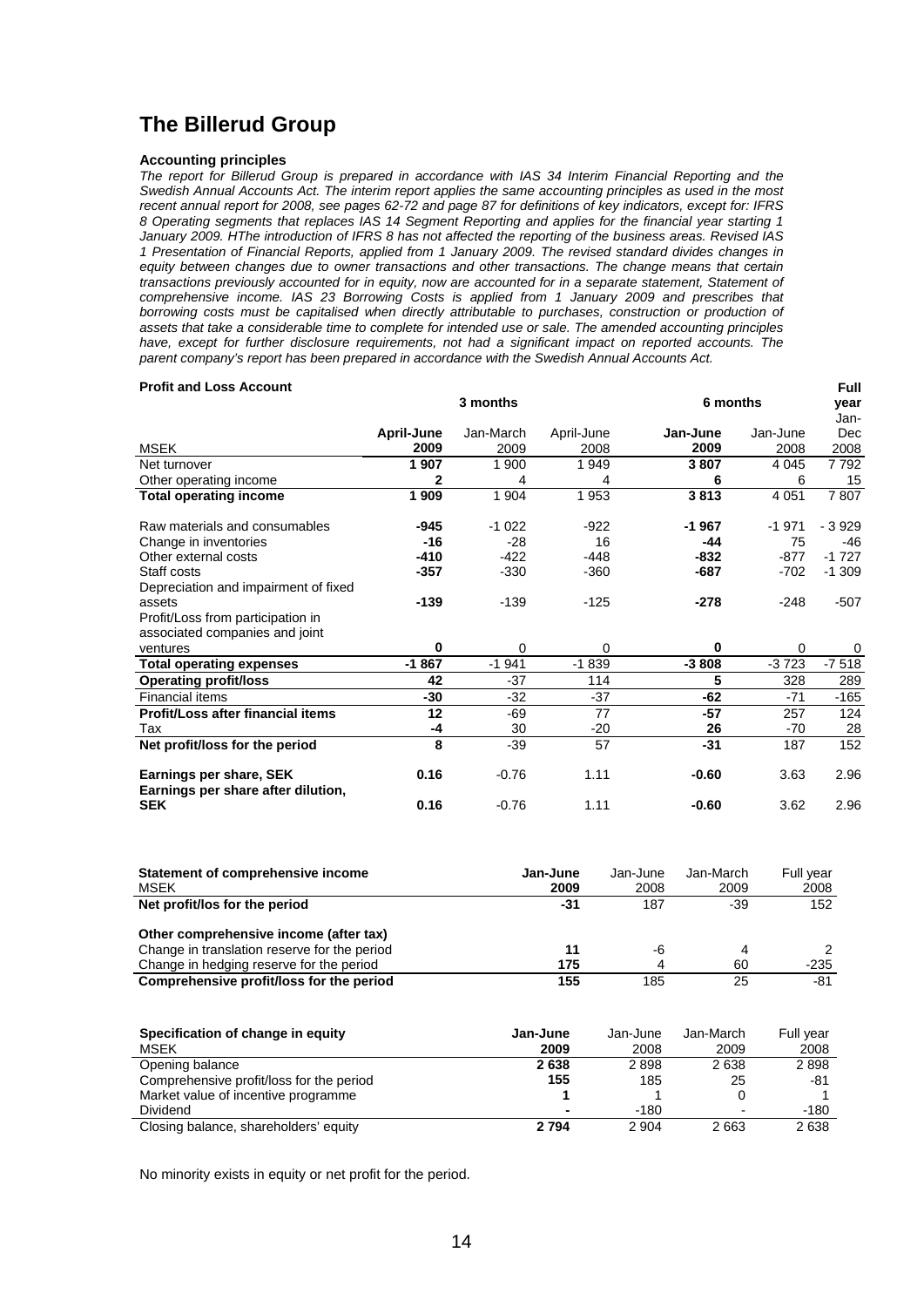| <b>Balance sheet</b>                      | 30 June | 30 June | 31 March | 31 Dec  |
|-------------------------------------------|---------|---------|----------|---------|
| <b>MSEK</b>                               | 2009    | 2008    | 2009     | 2008    |
| <b>Fixed assets</b>                       | 5712    | 5849    | 5786     | 5824    |
| Inventories                               | 1046    | 1 0 5 9 | 1 1 2 9  | 1 0 9 1 |
| Accounts receivable                       | 1 311   | 1410    | 1 383    | 1 2 9 4 |
| Other current assets                      | 374     | 366     | 348      | 270     |
| Liquid funds                              | 397     | 469     | 303      | 542     |
| <b>Total assets</b>                       | 8840    | 9 1 5 3 | 8949     | 9 0 21  |
| Shareholders' equity                      | 2 7 9 4 | 2 9 0 4 | 2663     | 2638    |
| Interest-bearing liabilities              | 1 591   | 1 351   | 2 2 5 6  | 2 3 9 6 |
| Interest-bearing provisions, pensions     | 187     | 181     | 185      | 183     |
| Other provisions                          | 26      | 25      | 26       | 25      |
| Deferred tax liabilities                  | 1 286   | 1 370   | 1 274    | 1 2 5 4 |
| <b>Total long-term liabilities</b>        | 3090    | 2927    | 3741     | 3858    |
| Interest-bearing liabilities              | 1 327   | 1 900   | 735      | 580     |
| Accounts payable                          | 934     | 546     | 958      | 1 0 1 9 |
| Other liabilities and provisions          | 695     | 876     | 852      | 926     |
| <b>Total current liabilities</b>          | 2956    | 3 3 2 2 | 2 5 4 5  | 2 5 2 5 |
| Total shareholders equity and liabilities | 8840    | 9 1 5 3 | 8949     | 9 0 21  |

| <b>Cash Flow Statement</b><br><b>MSEK</b>          | April-June<br>2009 | Jan-March<br>2009 | Jan-June<br>2009 | Jan-June<br>2008 | Jan-Dec<br>2008 |
|----------------------------------------------------|--------------------|-------------------|------------------|------------------|-----------------|
| Operating surplus, etc <sup>1)</sup>               | 214                | 49                | 263              | 544              | 716             |
| Change in working capital, etc.                    | 56                 | $-163$            | $-107$           | -246             | 249             |
| Net financial items, taxes, etc.                   | -42                | -46               | -88              | -81              | -174            |
| Cash flow from operating activities                | 228                | $-160$            | 68               | 217              | 791             |
| Investment in fixed assets                         | -59                | -54               | -113             | $-381$           | -613            |
| Company acquisition                                |                    | -31               | -31              |                  | -9              |
| Sale of fixed assets                               |                    | 9                 | 10               |                  |                 |
| Cash flow from investing activities                | -58                | $-76$             | $-134$           | $-380$           | $-621$          |
| Change in interest-bearing liabilities<br>Dividend | $-77$              | -5                | $-82$            | 96<br>-180       | -172<br>-180    |
| Sale of treasury shares, incentive programme       |                    |                   |                  |                  |                 |
| Cash flow from financing activities                | $-77$              | -5                | -82              | -84              | $-352$          |
| Total cash flow (= change in liquid assets)        | 93                 | $-241$            | $-148$           | $-247$           | $-182$          |
| Liquid assets, opening balance                     | 303                | 542               | 542              | 718              | 718             |
| Exchange rate differences in liquid assets         |                    |                   | 3                | -2               | 6               |
| Liquid assets, closing balance                     | 397                | 303               | 397              | 469              | 542             |

 $1)$  The amount for January-June 2009 includes an operating profit of MSEK 5, reversed depreciation of MSEK 278, payment of structural costs of MSEK -5, an increase in pension liabilities of MSEK 1, the net of produced and sold electricity certificates and sold emission rights of MSEK -13, and capital gains of MSEK -3. The amount for the period January-June 2008 includes the operating profit of MSEK 328, reversed depreciation of MSEK 248, payment of structural costs of MSEK -5, an increase in pension liabilities of MSEK 4 and the net of produced and sold electricity certificates MSEK -31.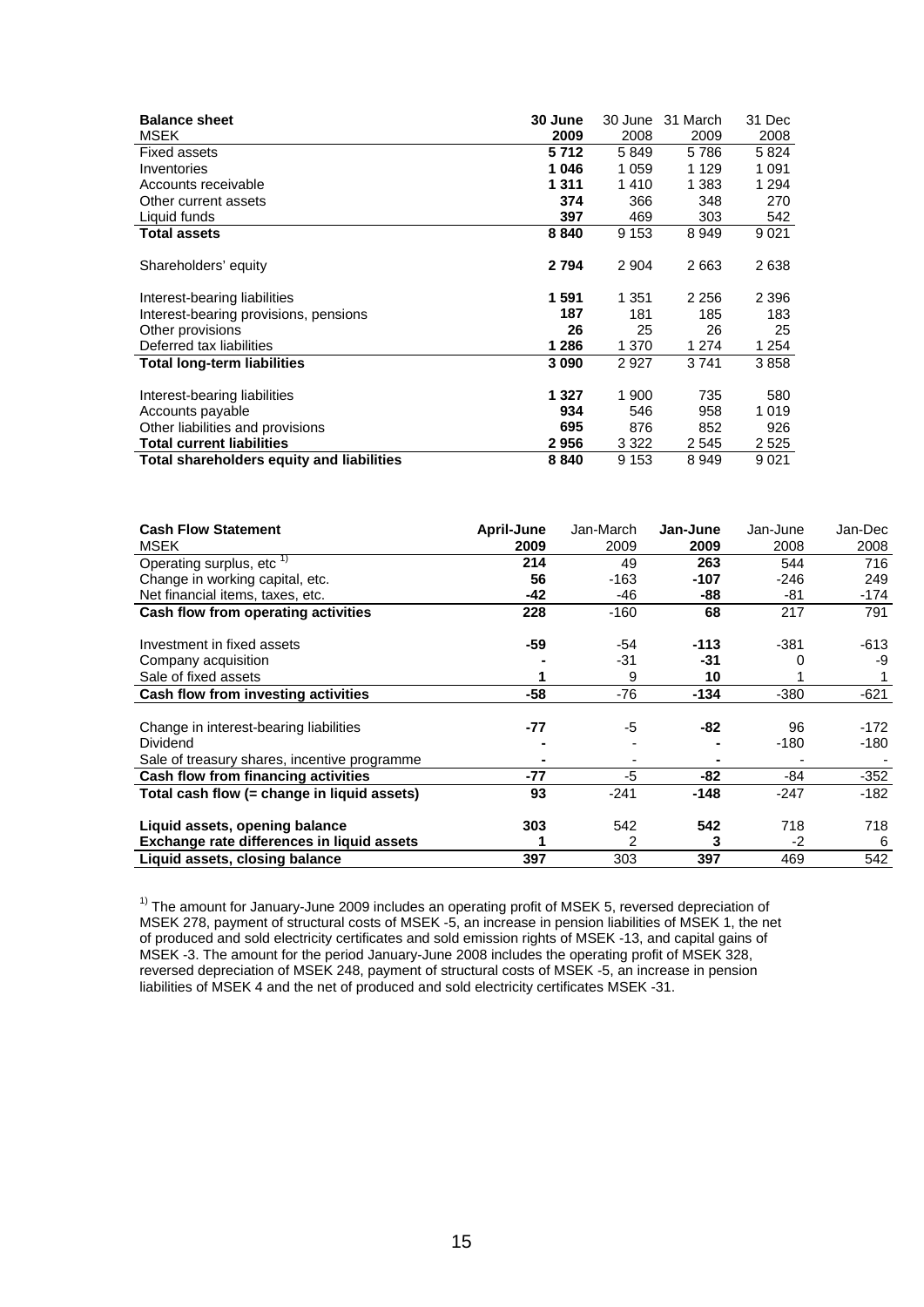|                                                   |         |          | Jan-June                  | Jan-June       | Jan-mar        | Jan-Dec     |      |
|---------------------------------------------------|---------|----------|---------------------------|----------------|----------------|-------------|------|
| <b>Key indicators</b>                             |         |          | 2009                      | 2008           | 2009           | 2008        |      |
| <b>Margins</b>                                    |         |          |                           |                |                |             |      |
| Gross margin, %                                   |         |          | $\overline{7}$            | 14             | $\mathbf 5$    | 10          |      |
| Operating margin, %                               |         |          | 0                         | 8              | $-2$           | 4           |      |
| Return (rolling 12 months)                        |         |          |                           |                |                |             |      |
| Return on capital employed, %                     |         |          | $-1$                      | 13             | 1              | $\sqrt{5}$  |      |
| Return on total capital, %                        |         |          | $\mathsf 0$               | 8              | 0              | $\mathsf 3$ |      |
| Return on equity, %                               |         |          | $-2$                      | 15             | $-1$           | $\mathbf 5$ |      |
| Return on equity after dilution, %                |         |          | $-2$                      | 15             | $-1$           | 5           |      |
| Capital structure at end of period                |         |          |                           |                |                |             |      |
| Capital employed, MSEK                            |         |          | 5 5 0 1                   | 5866           | 5 5 3 6        | 5 2 5 5     |      |
| Shareholders' equity, MSEK                        |         |          | 2794                      | 2 9 0 4        | 2663           | 2638        |      |
| Interest-bearing net debt, MSEK                   |         |          | 2708                      | 2 9 6 2        | 2873           | 2617        |      |
| Net debt/equity ratio, times                      |         |          | 0.97                      | 1.02           | 1.08           | 0.99        |      |
| Net debt/equity ratio after dilution, times       |         |          | 0.97                      | 1.02           | 1.08           | 0.99        |      |
| Equity ratio, %                                   |         |          | 32                        | 32             | 30             | 29          |      |
| Equity ratio after dilution, %                    |         |          | 32                        | 32             | 30             | 29          |      |
| Per share                                         |         |          |                           |                |                |             |      |
| Earnings per share, SEK                           |         |          | $-0.60$                   | 3.63           | $-0.76$        | 2.96        |      |
| Average no. of shares, '000                       |         |          | 51 492                    | 51 492         | 51 492         | 51 492      |      |
| Earnings per share after dilution, SEK            |         |          | $-0.60$                   | 3.62           | $-0.76$        | 2.96        |      |
| Average no. of shares after dilution, '000        |         |          | 51 492                    | 51 570         | 51 492         | 51 492      |      |
| Per share at end of period                        |         |          |                           |                |                |             |      |
| Equity per share, SEK                             |         |          | 54.26                     | 56.40          | 51.72          | 51.24       |      |
| No. of shares, '000                               |         |          | 51 492                    | 51 492         | 51 492         | 51 492      |      |
| Equity per share after dilution, SEK              |         |          | 54,26                     | 56,38          | 51,72          | 51,24       |      |
| No. of shares, '000                               |         |          | 51 492                    | 51 570         | 51 492         | 51 492      |      |
| Gross investments including company acquisitions, |         |          |                           |                |                |             |      |
| <b>MSEK</b>                                       |         |          | 114                       | 381            | 54             | 613         |      |
| Company acquisition, MSEK                         |         |          | 31                        |                | 31             | 9           |      |
| Average no. of employees                          |         |          | 2 2 4 7                   | 2 3 4 0        | 2 2 0 5        | 2 3 2 2     |      |
|                                                   | Jan-    | Jan-June |                           |                |                |             |      |
|                                                   | June    | 2008     |                           |                |                |             |      |
| Key indicators, historical                        | 2009    |          | 2008                      | 2007           | 2006           | 2005        | 2004 |
| Net earnings, MSEK                                | $-31$   | 187      | 152                       | 336            | 312            | $-183$      | 509  |
| Earnings per share, SEK                           | $-0.60$ | 3.63     | 2.96                      | 6.52           | 6.08           | $-3.56$     | 9.66 |
| Return on capital employed, %                     | 0       | 6        | 5                         | 11             | 11             | -4          | 17   |
| Return on total capital, %                        | 0       | 4        | $\ensuremath{\mathsf{3}}$ | $\overline{7}$ | $\overline{7}$ | -3          | 11   |
| Return on equity, %                               | -1      | 6        | 5                         | 12             | 12             | -7          | 16   |
| Equity ratio, %                                   | 32      | 32       | 29                        | 31             | 33             | 33          | 43   |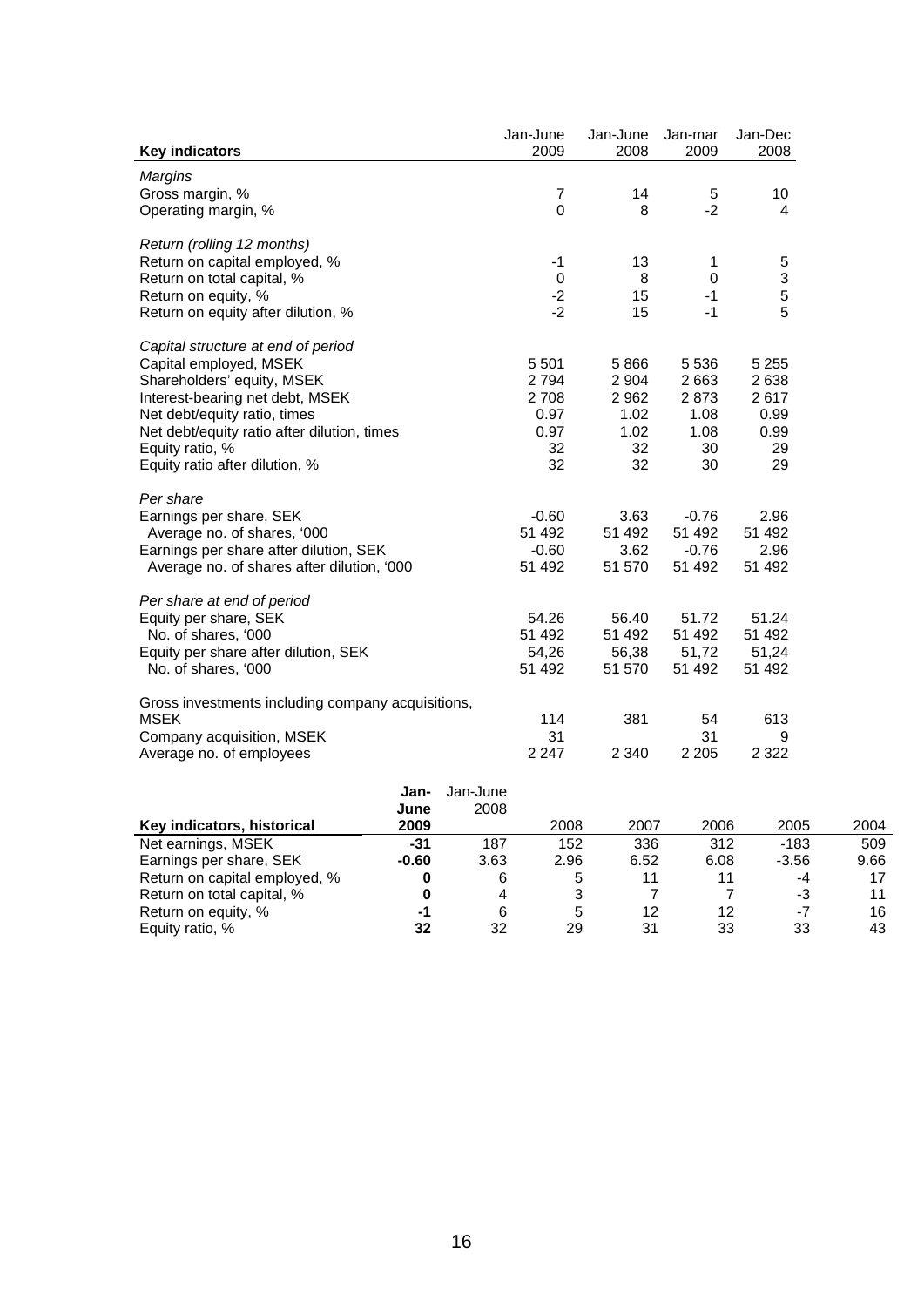## **Parent company**

|                                   | 3 months                 |            |          | 6 months       |         |  |  |
|-----------------------------------|--------------------------|------------|----------|----------------|---------|--|--|
| Summarised income statement       | April-June               | April-June | Jan-June | Jan-June       | Jan-Dec |  |  |
| <b>MSEK</b>                       | 2009                     | 2008       | 2009     | 2008           | 2008    |  |  |
| Total operating income            | 722                      | 874        | 1 502    | 1825           | 3 4 4 3 |  |  |
| Total operating expenses          | -783                     | $-825$     | $-1643$  | $-1699$        | $-3349$ |  |  |
| <b>Operating profit/loss</b>      | -61                      | 49         | $-141$   | 126            | 94      |  |  |
| <b>Financial items</b>            | -27                      | -33        | -60      | -64            | $-147$  |  |  |
| Profit/loss after financial items | -88                      | 16         | $-201$   | 62             | $-53$   |  |  |
| Appropriations                    | $\overline{\phantom{a}}$ | $\,$       | ۰        | $\blacksquare$ | 1 900   |  |  |
| Profit/loss before tax            | -88                      | 16         | $-201$   | 62             | 1847    |  |  |
| Tax                               | 24                       | -4         | 54       | $-17$          | $-482$  |  |  |
| Net profit/loss                   | -64                      | 12         | $-147$   | 45             | 1 3 6 5 |  |  |

| <b>Summarised balance sheet</b>            | 30 June | 30 June | 31 Dec  |
|--------------------------------------------|---------|---------|---------|
| MSEK                                       | 2009    | 2008    | 2008    |
| <b>Fixed assets</b>                        | 4 108   | 4 187   | 4 1 6 2 |
| Current assets                             | 2463    | 3767    | 2 9 9 5 |
| <b>Total assets</b>                        | 6 5 7 2 | 7954    | 7 1 5 7 |
|                                            |         |         |         |
| Shareholders' equity                       | 2 1 4 9 | 1 2 2 9 | 2 2 9 6 |
| Untaxed reserves                           |         | 1 900   |         |
| <b>Provisions</b>                          | 754     | 422     | 806     |
| Interest-bearing liabilities               | 3059    | 1 754   | 2959    |
| Other liabilities                          | 610     | 2649    | 1 0 9 6 |
| Total shareholders' equity and liabilities | 6 572   | 7954    | 7 157   |